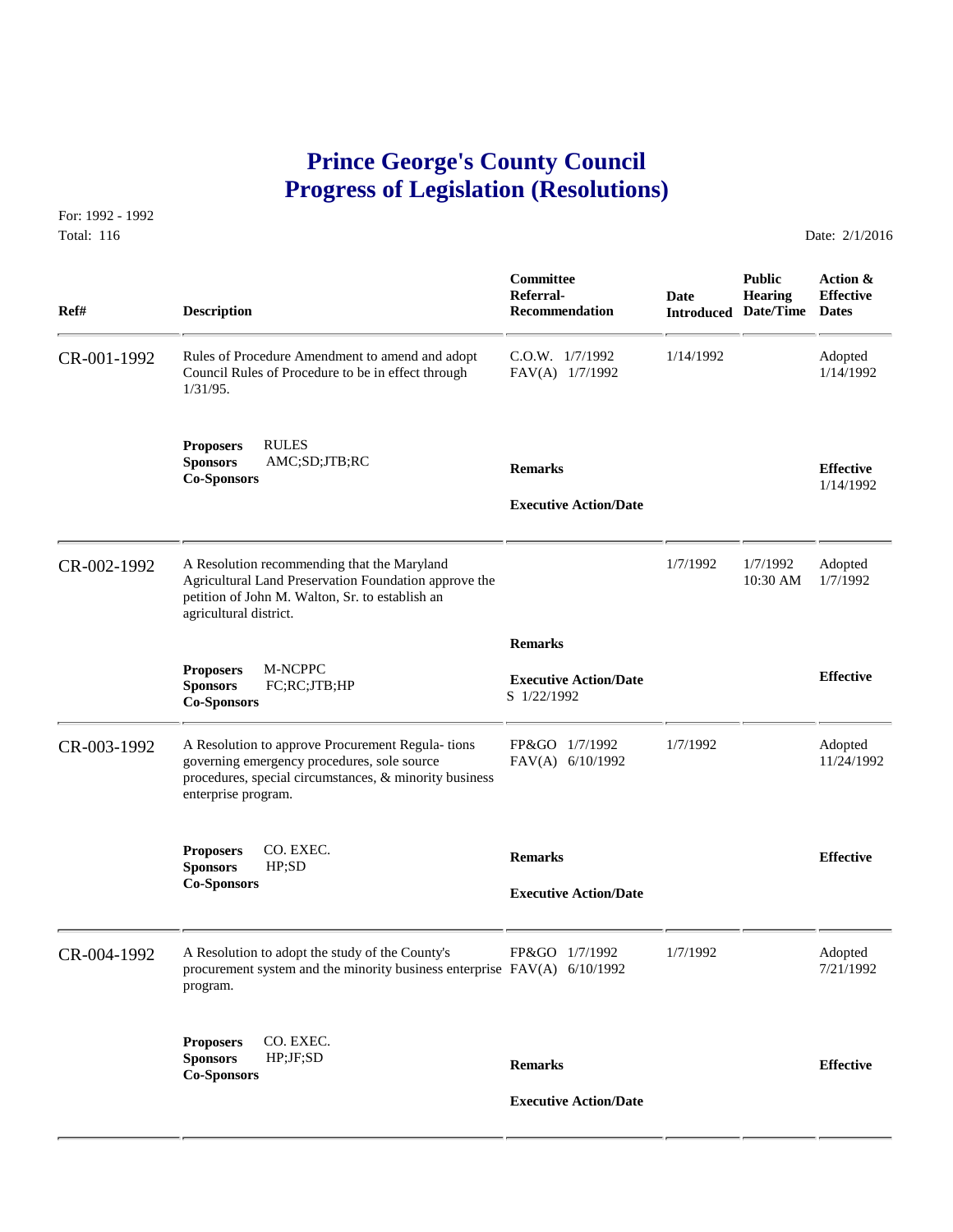**For: 1992-1992 Prince George's County Council** Page 2 of 24<br> **Progress of Legislation (Resolutions)** Date: 2/1/2016 **Total: 116 Progress of Legislation (Resolutions)** 

| Ref#<br>CR-005-1992 | <b>Description</b><br>A Resolution for the purpose of renaming the Prince<br>George's County Police Services Complex to the Cora<br>Rice Memorial Police Services Complex.                | Committee<br>Referral-<br><b>Recommendation</b>                             | Date<br><b>Introduced</b> | <b>Public</b><br>Hearing<br>Date/Time | Action &<br><b>Effective</b><br><b>Dates</b> |
|---------------------|-------------------------------------------------------------------------------------------------------------------------------------------------------------------------------------------|-----------------------------------------------------------------------------|---------------------------|---------------------------------------|----------------------------------------------|
|                     | JF<br><b>Proposers</b><br><b>Sponsors</b><br><b>Co-Sponsors</b>                                                                                                                           | <b>Remarks</b><br>(WITHDRWN BY<br>PROPOSER)<br><b>Executive Action/Date</b> |                           |                                       | <b>Effective</b>                             |
| CR-006-1992         | Approval of Issuance of Refunding Bonds of the<br>Housing Authority in an amount not to exced<br>\$6,775,000 for Antoinette Gardens Apartments.                                           | $C.0.W.$ $1/21/1992$<br>FAV 1/28/1992                                       | 1/21/1992                 |                                       | Adopted<br>1/28/1992                         |
|                     | <b>Proposers</b><br>CO. EXEC.<br>HP;JTB<br><b>Sponsors</b><br><b>Co-Sponsors</b>                                                                                                          | <b>Remarks</b><br><b>Executive Action/Date</b>                              |                           |                                       | <b>Effective</b>                             |
| CR-007-1992         | A Resolution determining adequacy of right- of-way &<br>authorizing issuance of a building permit for a<br>single-family dwelling on land owned by Joel and<br>Bernadette Antonioli.      |                                                                             | 2/11/1992                 |                                       | Adopted<br>2/11/1992                         |
|                     | CO. EXEC.<br><b>Proposers</b><br>KW;FC<br><b>Sponsors</b><br><b>Co-Sponsors</b>                                                                                                           | <b>Remarks</b><br><b>Executive Action/Date</b>                              |                           |                                       | <b>Effective</b>                             |
| CR-008-1992         | A Resolution approving the waiver of cer-tain off-street P&Z 2/11/1992<br>parking & loading zoning requirements within the Mt.<br>Rainier Neigh-borhood Business Revitalization District. | FAV(A) 3/4/1992                                                             | 2/11/1992                 | 3/17/1992<br>1:30 PM                  | Adopted<br>3/17/1992                         |
|                     | <b>SD</b><br><b>Proposers</b><br><b>SD</b><br><b>Sponsors</b><br><b>Co-Sponsors</b>                                                                                                       | <b>Remarks</b><br><b>Executive Action/Date</b>                              |                           |                                       | <b>Effective</b>                             |
| CR-009-1992         | A Resolution determining adequacy of right- of-way &<br>authorizing issuance of a building permit for a<br>single-family dwelling on land owned by Old Branch<br>Builders, Inc.           | H&ED 2/11/1992<br>FAV 2/19/1992                                             | 2/11/1992                 |                                       | Adopted<br>3/10/1992                         |
|                     | CO. EXEC.<br><b>Proposers</b><br><b>Sponsors</b><br>JF;FC<br><b>Co-Sponsors</b>                                                                                                           | <b>Remarks</b><br><b>Executive Action/Date</b>                              |                           |                                       | <b>Effective</b>                             |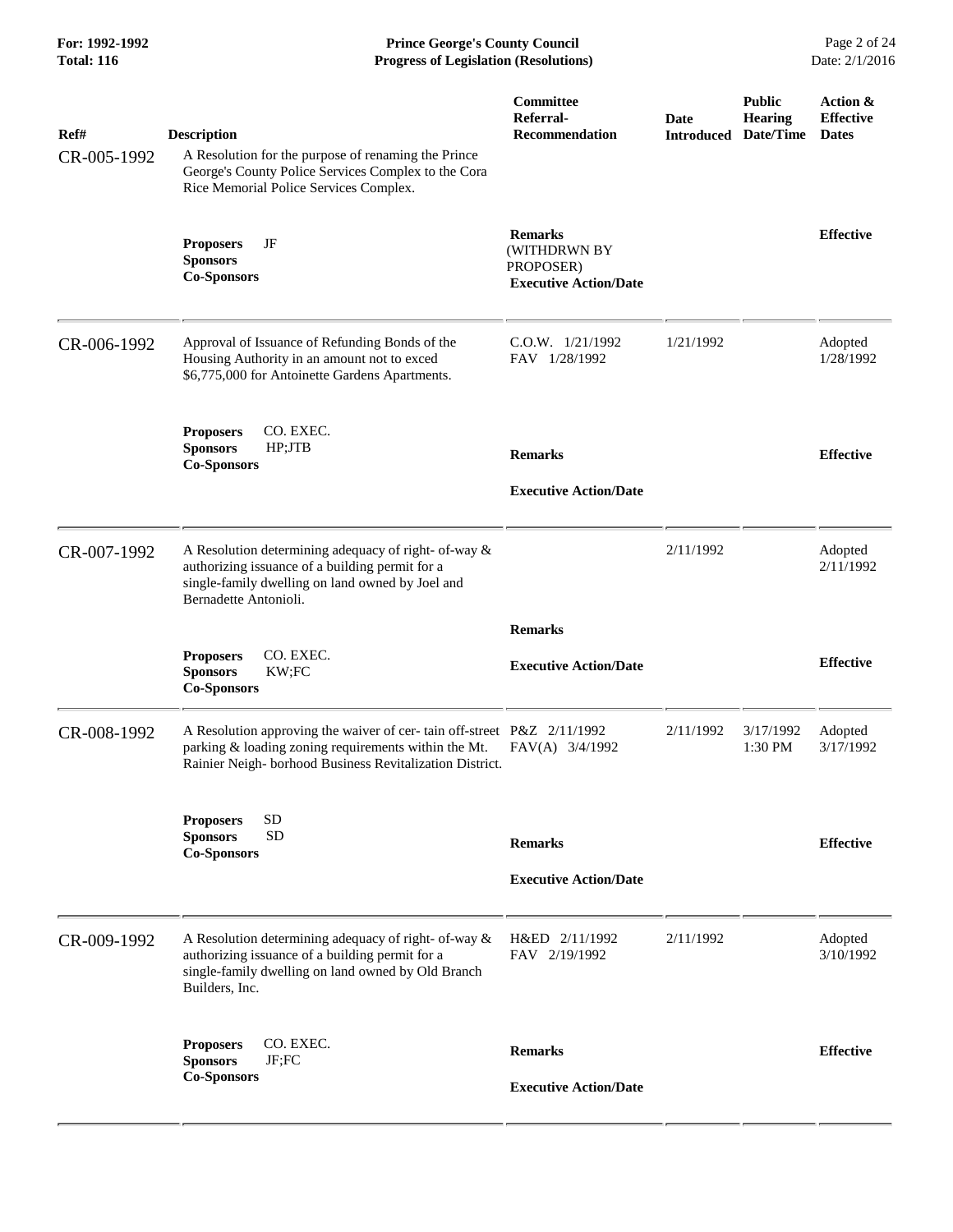**For: 1992-1992 Prince George's County Council** Page 3 of 24<br>**Progress of Legislation (Resolutions)** Date: 2/1/2016 **Total: 116 Progress of Legislation (Resolutions)** 

| Ref#<br>CR-010-1992 | <b>Description</b><br>A Resolution determining adequacy of right- of-way &<br>authorizing issuance of a building permit for a<br>single-family dwelling on land to be purchased by<br>Alexander Stevens. | Committee<br>Referral-<br>Recommendation<br>H&ED 2/11/1992<br>FAV 2/19/1992 | <b>Date</b><br><b>Introduced</b><br>2/11/1992 | <b>Public</b><br><b>Hearing</b><br>Date/Time | Action &<br><b>Effective</b><br><b>Dates</b><br>Adopted<br>3/10/1992 |
|---------------------|----------------------------------------------------------------------------------------------------------------------------------------------------------------------------------------------------------|-----------------------------------------------------------------------------|-----------------------------------------------|----------------------------------------------|----------------------------------------------------------------------|
|                     | CO. EXEC.<br><b>Proposers</b><br><b>Sponsors</b><br>JF;FC<br><b>Co-Sponsors</b>                                                                                                                          | <b>Remarks</b><br><b>Executive Action/Date</b>                              |                                               |                                              | <b>Effective</b>                                                     |
| CR-011-1992         | A Resolution authorizing the Planning Board to print the<br>Landover and Vicinity preliminary master plan.                                                                                               |                                                                             | 2/11/1992                                     |                                              | Adopted<br>2/11/1992                                                 |
|                     | JF;HP<br><b>Proposers</b><br><b>Sponsors</b><br>JF;HP<br><b>Co-Sponsors</b>                                                                                                                              | <b>Remarks</b><br><b>Executive Action/Date</b>                              |                                               |                                              | <b>Effective</b>                                                     |
| CR-012-1992         | A Resolution concerning approval of Finance Plan of<br>WSSC for issuance of Refunding Bonds in the principal FAV 3/4/1992<br>amount of approximately \$873,065,000.                                      | H&ED 2/18/1992                                                              | 2/18/1992                                     |                                              | Adopted<br>3/10/1992                                                 |
|                     | <b>WSSC</b><br><b>Proposers</b><br><b>Sponsors</b><br>FC;RC;AMC<br><b>Co-Sponsors</b>                                                                                                                    | <b>Remarks</b><br><b>Executive Action/Date</b>                              |                                               |                                              | <b>Effective</b>                                                     |
| CR-013-1992         | To determine the maximum aggregate prin. amt. of<br>certain notes of the Co. to be issued pursuant to<br>CB-30-1991 & covenanting to enact the Annual Budget<br>for FY'93.                               | C.O.W. 3/24/1992<br>FAV 3/24/1992                                           | 3/24/1992                                     |                                              | Adopted<br>3/31/1992                                                 |
|                     | CO. EXEC.<br><b>Proposers</b><br>AMC;HP<br><b>Sponsors</b><br><b>Co-Sponsors</b>                                                                                                                         | <b>Remarks</b><br><b>Executive Action/Date</b>                              |                                               |                                              | <b>Effective</b>                                                     |
| CR-014-1992         | A Resolution to change the water and sewer service<br>category designations of properties in the 1988<br>Comprehensive Ten Year Water & Sewerage Plan - Dec.<br>1991 Amendment Cycle.                    | H&ED 2/25/1992<br>FAV(A) 4/14/1992                                          | 2/25/1992                                     | 3/31/1992<br>1:30 PM                         | Adopted<br>4/14/1992                                                 |
|                     | CO. EXEC.<br><b>Proposers</b><br><b>Sponsors</b><br>JF;AMC<br><b>Co-Sponsors</b>                                                                                                                         | <b>Remarks</b><br><b>Executive Action/Date</b>                              |                                               |                                              | <b>Effective</b><br>5/6/1992                                         |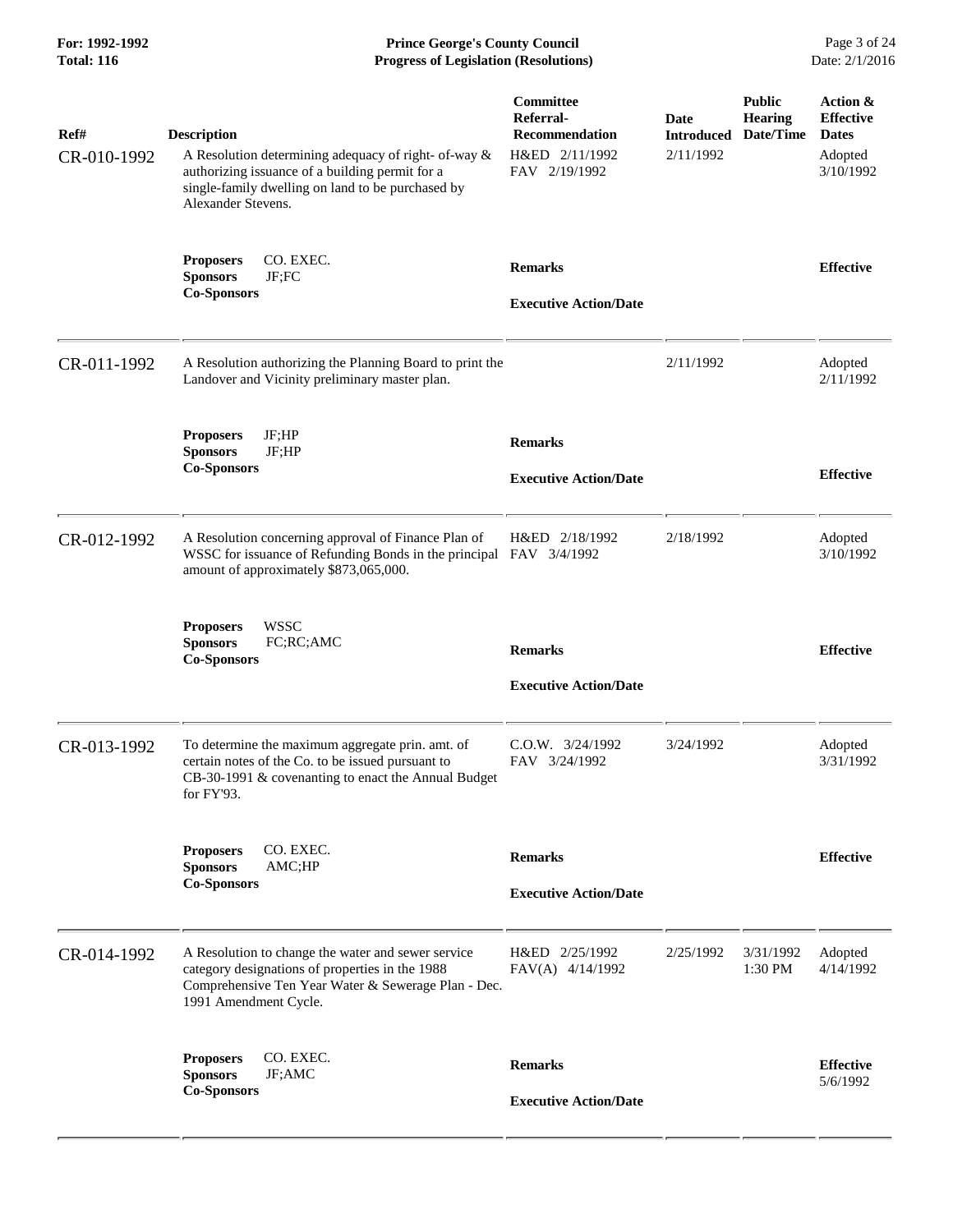**For: 1992-1992 Prince George's County Council** Page 4 of 24<br> **Prince George's County Council** Page 4 of 24<br> **Progress of Legislation (Resolutions)** Date: 2/1/2016 **Total: 116 Progress of Legislation (Resolutions)** 

| Ref#<br>CR-015-1992 | <b>Description</b><br>To approve the 1991 amendment to the Historic Sites<br>and Districts Plan, the County's functional master plan<br>for historic preservation.                     | Committee<br>Referral-<br>Recommendation<br>C.O.W. 2/18/1992<br>FAV(A) 2/18/1992<br>$C.0.W.$ $2/25/1992$<br>FAV(A) 3/17/1992 | Date<br><b>Introduced</b><br>2/25/1992 | <b>Public</b><br><b>Hearing</b><br>Date/Time | Action &<br><b>Effective</b><br><b>Dates</b><br>Adopted<br>3/24/1992 |
|---------------------|----------------------------------------------------------------------------------------------------------------------------------------------------------------------------------------|------------------------------------------------------------------------------------------------------------------------------|----------------------------------------|----------------------------------------------|----------------------------------------------------------------------|
|                     | D.C.<br><b>Proposers</b><br>AMC;JTB<br><b>Sponsors</b><br><b>Co-Sponsors</b>                                                                                                           |                                                                                                                              |                                        |                                              | <b>Effective</b>                                                     |
|                     |                                                                                                                                                                                        | <b>Remarks</b>                                                                                                               |                                        |                                              |                                                                      |
|                     |                                                                                                                                                                                        | <b>Executive Action/Date</b>                                                                                                 |                                        |                                              |                                                                      |
| CR-016-1992         | A Resolution to approve the enactment of Section 8-9 of P&Z 3/10/1992<br>the code of the Town of Cheverly concerning fences.                                                           | FAV 4/6/1992                                                                                                                 | 3/10/1992                              |                                              | Adopted<br>4/14/1992                                                 |
|                     | JF<br><b>Proposers</b><br>JF<br><b>Sponsors</b>                                                                                                                                        |                                                                                                                              |                                        |                                              |                                                                      |
|                     | <b>Co-Sponsors</b>                                                                                                                                                                     | <b>Remarks</b>                                                                                                               |                                        |                                              | <b>Effective</b>                                                     |
|                     |                                                                                                                                                                                        | <b>Executive Action/Date</b>                                                                                                 |                                        |                                              |                                                                      |
| CR-017-1992         | A Resolution concerning designation of newspapers of<br>record.                                                                                                                        | C.O.W. 4/7/1992<br>FAV(A) 4/21/1992                                                                                          | 4/7/1992                               |                                              | Adopted<br>7/14/1992                                                 |
|                     | AMC<br><b>Proposers</b><br><b>Sponsors</b><br>AMC<br><b>Co-Sponsors</b>                                                                                                                | <b>Remarks</b>                                                                                                               |                                        |                                              | <b>Effective</b>                                                     |
|                     |                                                                                                                                                                                        | <b>Executive Action/Date</b>                                                                                                 |                                        |                                              |                                                                      |
| CR-018-1992         | A Resolution authorizing the issuance of a building<br>permit for a single-family dwell- ing proposed on<br>property owned by Patricia Dillon Moore and Charles<br>Woodward Moore, II. | H&ED 3/24/1992<br>FAV 4/15/1992                                                                                              | 3/24/1992                              |                                              | Adopted<br>4/28/1992                                                 |
|                     | CO. EXEC.<br><b>Proposers</b><br>FC;KW;SM;JTB<br><b>Sponsors</b>                                                                                                                       | <b>Remarks</b>                                                                                                               |                                        |                                              | <b>Effective</b>                                                     |
|                     | <b>Co-Sponsors</b>                                                                                                                                                                     | <b>Executive Action/Date</b>                                                                                                 |                                        |                                              |                                                                      |
| CR-019-1992         | A Resolution approving for planning purposes the<br>transportation system shown in the draft Preliminary<br>Master Plan for the Subregion VI Study Area.                               |                                                                                                                              | 3/24/1992                              |                                              | Adopted<br>3/24/1992                                                 |
|                     | KW;JTB<br><b>Proposers</b>                                                                                                                                                             | <b>Remarks</b>                                                                                                               |                                        |                                              |                                                                      |
|                     | KW;JTB;HP<br><b>Sponsors</b><br><b>Co-Sponsors</b>                                                                                                                                     | <b>Executive Action/Date</b>                                                                                                 |                                        |                                              | <b>Effective</b>                                                     |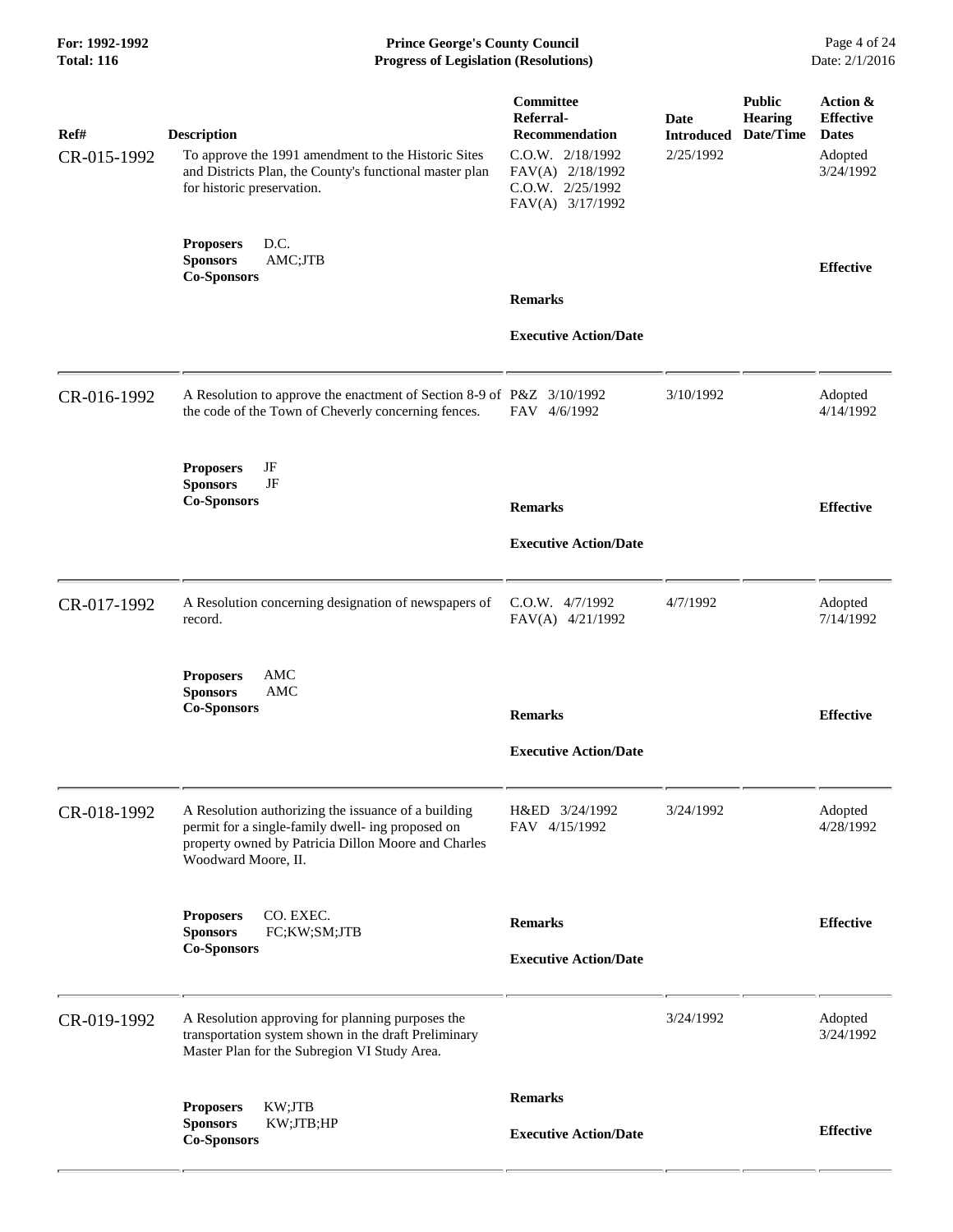**For: 1992-1992 Prince George's County Council** Page 5 of 24<br> **Progress of Legislation (Resolutions)** Date: 2/1/2016 **Total: 116 Progress of Legislation (Resolutions)** 

| Ref#<br>CR-020-1992 | <b>Description</b><br>Maryland Energy Financing Administration Limited<br>Obligation Industrial Revenue Bonds (FERST for Prince<br>George's, Inc., Project). | Committee<br>Referral-<br><b>Recommendation</b> | <b>Date</b><br><b>Introduced</b><br>4/7/1992 | <b>Public</b><br>Hearing<br>Date/Time | Action &<br><b>Effective</b><br><b>Dates</b><br>Adopted<br>4/7/1992 |
|---------------------|--------------------------------------------------------------------------------------------------------------------------------------------------------------|-------------------------------------------------|----------------------------------------------|---------------------------------------|---------------------------------------------------------------------|
|                     | CO. EXEC.<br><b>Proposers</b><br>KW;AMC<br><b>Sponsors</b><br><b>Co-Sponsors</b>                                                                             | <b>Remarks</b><br><b>Executive Action/Date</b>  |                                              |                                       | <b>Effective</b>                                                    |
| CR-021-1992         | A Resolution concerning the preparation of a Sectional<br>Map Amendment for Glenn Dale- Seabrook-Lanham and<br>Vicinity.                                     |                                                 | 4/7/1992                                     |                                       | Adopted<br>4/7/1992                                                 |
|                     | M-NCPPC<br><b>Proposers</b><br><b>Sponsors</b><br>RC;JF;SM;FC;JTB<br><b>Co-Sponsors</b>                                                                      | <b>Remarks</b><br><b>Executive Action/Date</b>  |                                              |                                       | <b>Effective</b>                                                    |
| CR-022-1992         | A Resolution approving for planning purposes the<br>transportation system shown in the draft Preliminary<br>Master Plan for the Subregion V Study Area.      |                                                 | 3/31/1992                                    |                                       | Adopted<br>3/31/1992                                                |
|                     | KW;SM<br><b>Proposers</b><br>KW;SM<br><b>Sponsors</b><br><b>Co-Sponsors</b>                                                                                  | <b>Remarks</b><br><b>Executive Action/Date</b>  |                                              |                                       | <b>Effective</b>                                                    |
| CR-023-1992         | Supplementary Appropriation of State Grant Funds to<br>the Department of Family Services in the amount of<br>\$440,000.                                      | $C.0.W.$ $3/31/1992$<br>FAV(A) 4/7/1992         | 3/31/1992                                    |                                       | Adopted<br>4/7/1992                                                 |
|                     | CO. EXEC.<br><b>Proposers</b><br><b>Sponsors</b><br>AMC;JTB;FC<br><b>Co-Sponsors</b>                                                                         | <b>Remarks</b><br><b>Executive Action/Date</b>  |                                              |                                       | <b>Effective</b>                                                    |
| CR-024-1992         | A Resolution authorizing the issuance of a building<br>permit for a single-family dwelling proposed on property FAV 4/15/1992<br>owned by Marilyn S. Ketts.  | H&ED 4/7/1992                                   | 4/7/1992                                     |                                       | Adopted<br>4/28/1992                                                |
|                     | CO. EXEC.<br><b>Proposers</b><br>FC;JF;JTB<br><b>Sponsors</b><br><b>Co-Sponsors</b>                                                                          | <b>Remarks</b><br><b>Executive Action/Date</b>  |                                              |                                       | <b>Effective</b>                                                    |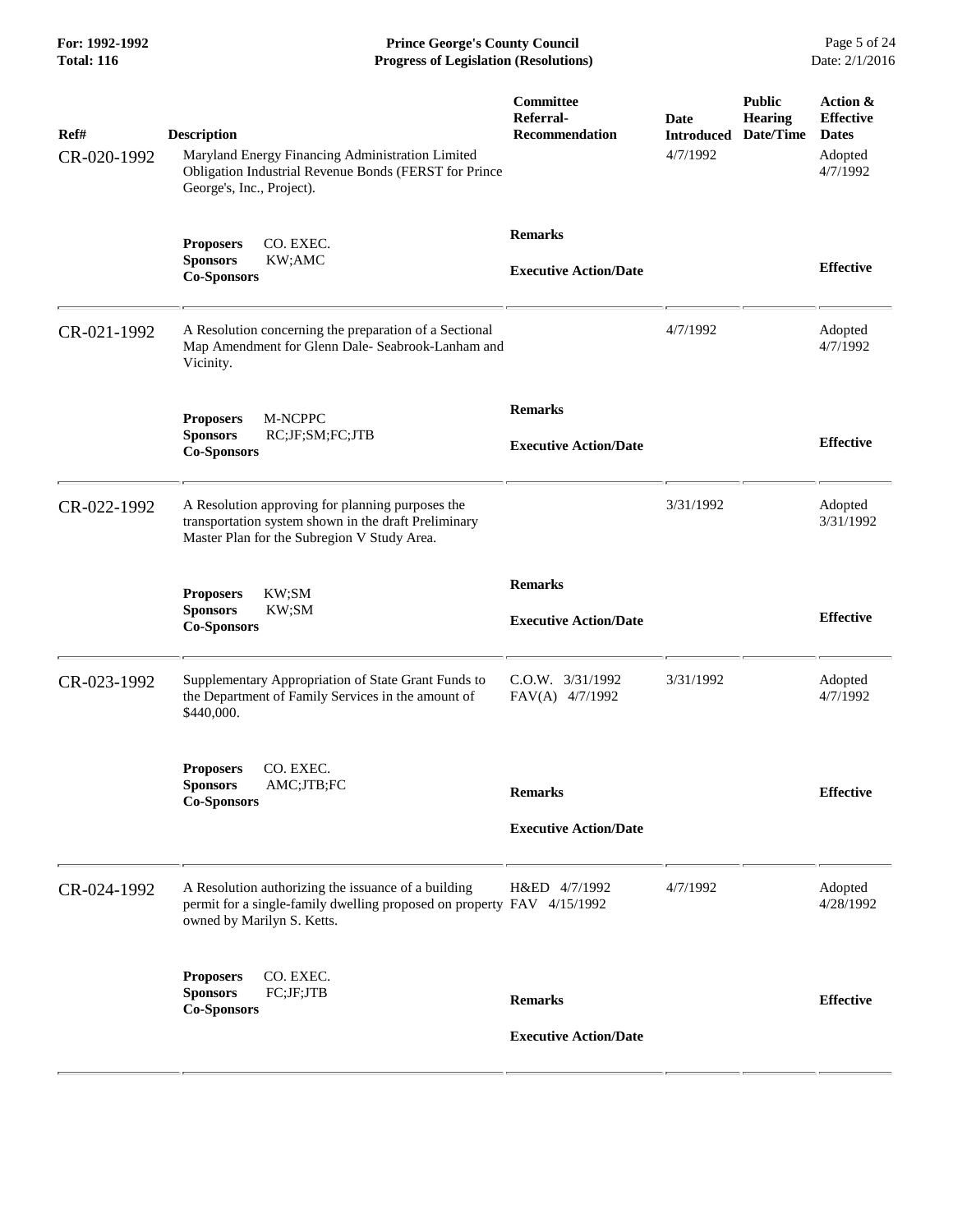**For: 1992-1992 Prince George's County Council** Page 6 of 24<br> **Progress of Legislation (Resolutions)** Date: 2/1/2016 **Total: 116 Progress of Legislation (Resolutions)** 

| Ref#<br>CR-025-1992 | <b>Description</b><br>Prince George's County Eighteenth Year Community<br>Development Block Grant Application.                                                            | Committee<br>Referral-<br><b>Recommendation</b><br>H&ED 4/14/1992<br>FAV(A) 5/11/1992 | Date<br><b>Introduced</b><br>4/14/1992 | <b>Public</b><br><b>Hearing</b><br>Date/Time<br>4/27/1992<br>7:30 PM | Action &<br><b>Effective</b><br><b>Dates</b><br>Adopted<br>5/26/1992 |
|---------------------|---------------------------------------------------------------------------------------------------------------------------------------------------------------------------|---------------------------------------------------------------------------------------|----------------------------------------|----------------------------------------------------------------------|----------------------------------------------------------------------|
|                     | CO. EXEC.<br><b>Proposers</b><br><b>Sponsors</b><br>FC;HP;AMC;SD<br><b>Co-Sponsors</b>                                                                                    | <b>Remarks</b><br><b>Executive Action/Date</b>                                        |                                        |                                                                      | <b>Effective</b>                                                     |
| CR-026-1992         | Approval of Issuance of Refunding Bonds of the<br>Housing Authority for Forest Creek Apartments<br>(formerly known as New Keystone).                                      | C.O.W. 4/14/1992<br>FAV 4/21/1992                                                     | 4/14/1992                              |                                                                      | Adopted<br>4/21/1992                                                 |
|                     | CO. EXEC.<br><b>Proposers</b><br><b>Sponsors</b><br>HP;RC<br><b>Co-Sponsors</b>                                                                                           | <b>Remarks</b><br><b>Executive Action/Date</b>                                        |                                        |                                                                      | <b>Effective</b>                                                     |
| CR-027-1992         | Approval of Issuance of Refunding Bonds of the<br>Housing Authority for Park Place Towers (formerly<br>Stevenson Apartments).                                             | H&ED 4/14/1992<br>FAV 5/12/1992                                                       | 4/14/1992                              |                                                                      | Adopted<br>5/26/1992                                                 |
|                     | <b>Proposers</b><br>CO. EXEC.<br><b>Sponsors</b><br>HP;RC<br><b>Co-Sponsors</b>                                                                                           | <b>Remarks</b><br><b>Executive Action/Date</b>                                        |                                        |                                                                      | <b>Effective</b>                                                     |
| CR-028-1992         | A Resolution authorizing the issuance of a building<br>permit for a single-family dwelling proposed on property<br>owned by Robert L. Hall, Jr. and Sharon A. Hall.       |                                                                                       | 4/14/1992                              |                                                                      | Adopted<br>4/14/1992                                                 |
|                     | CO. EXEC.<br><b>Proposers</b><br>FC<br><b>Sponsors</b><br><b>Co-Sponsors</b>                                                                                              | <b>Remarks</b><br><b>Executive Action/Date</b>                                        |                                        |                                                                      | <b>Effective</b>                                                     |
| CR-029-1992         | A Resolution authorizing issuance of build- ing permit<br>for a single-family dwelling proposed on property owned<br>by Victor J. Christiansen and Patricia Christiansen. |                                                                                       | 4/14/1992                              |                                                                      | Adopted<br>4/14/1992                                                 |
|                     | <b>Proposers</b><br>CO. EXEC.<br><b>Sponsors</b><br>FC;KW<br><b>Co-Sponsors</b>                                                                                           | <b>Remarks</b><br><b>Executive Action/Date</b>                                        |                                        |                                                                      | <b>Effective</b>                                                     |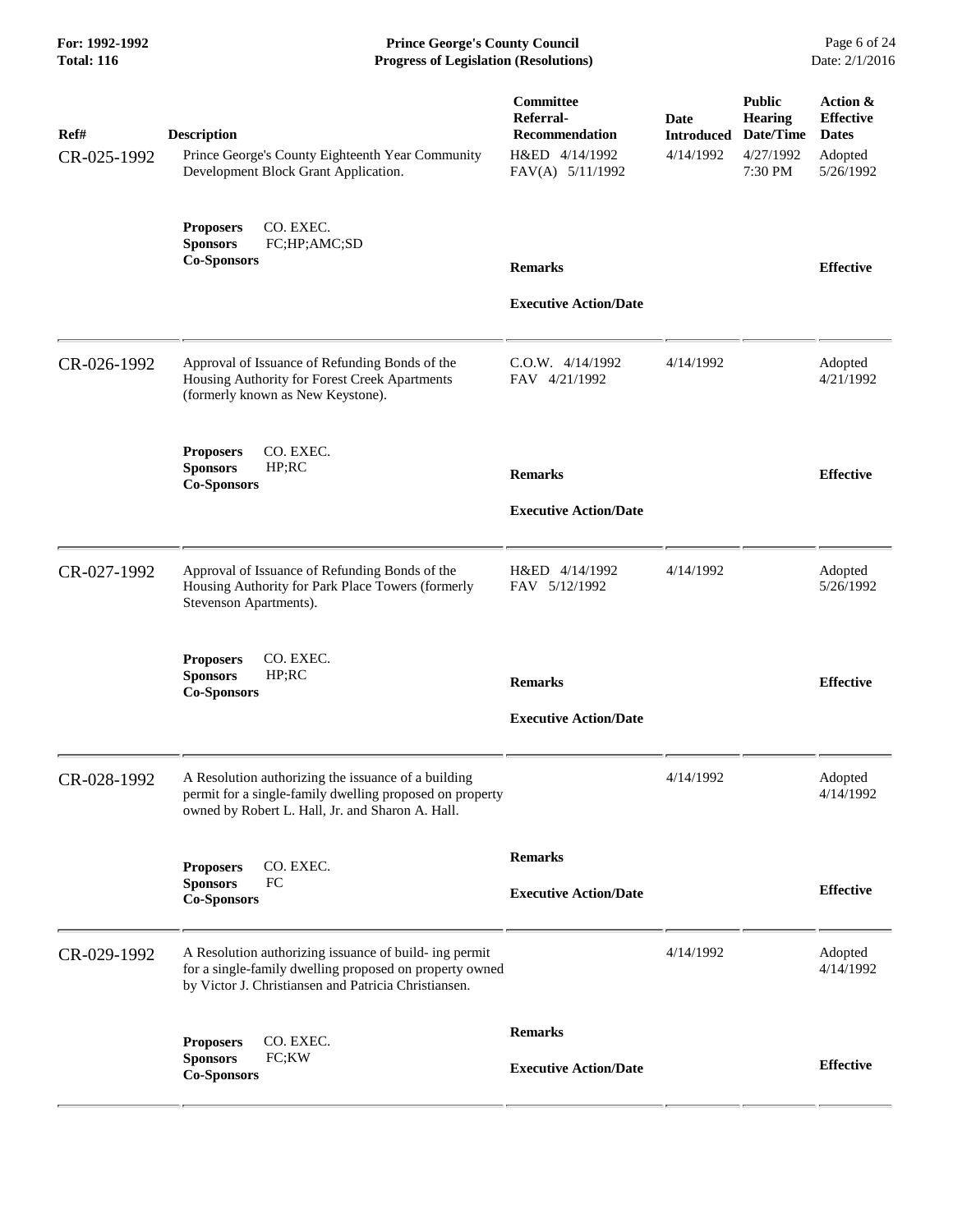**For: 1992-1992 Prince George's County Council** Page 7 of 24<br> **Progress of Legislation (Resolutions)** Date: 2/1/2016 **Total: 116 Progress of Legislation (Resolutions)** 

| Ref#<br>CR-030-1992 | <b>Description</b><br>Lease Agreement between Dimensions Health<br>Corporation and Prince George's County.                                             | Committee<br>Referral-<br><b>Recommendation</b><br>C.O.W. 4/14/1992<br>FAV(A) 4/28/1992 | <b>Date</b><br><b>Introduced</b><br>4/14/1992 | <b>Public</b><br><b>Hearing</b><br>Date/Time<br>4/21/1992<br>1:30 PM | Action &<br><b>Effective</b><br><b>Dates</b><br>Adopted<br>5/5/1992 |
|---------------------|--------------------------------------------------------------------------------------------------------------------------------------------------------|-----------------------------------------------------------------------------------------|-----------------------------------------------|----------------------------------------------------------------------|---------------------------------------------------------------------|
|                     | CO. EXEC.<br><b>Proposers</b><br><b>Sponsors</b><br>HP; JF<br><b>Co-Sponsors</b>                                                                       | <b>Remarks</b>                                                                          |                                               |                                                                      | <b>Effective</b>                                                    |
|                     |                                                                                                                                                        | <b>Executive Action/Date</b>                                                            |                                               |                                                                      |                                                                     |
| CR-031-1992         | To amend the temporary suspension on the acceptance,<br>processing or issuance of permits for casino night events<br>in the County.                    |                                                                                         | 4/14/1992                                     |                                                                      | Adopted<br>4/14/1992                                                |
|                     | SM;JTB;FC;JF;HP<br><b>Proposers</b>                                                                                                                    | <b>Remarks</b>                                                                          |                                               |                                                                      |                                                                     |
|                     | <b>Sponsors</b><br>SM;JTB;FC;JF;HP;KW<br><b>Co-Sponsors</b>                                                                                            | <b>Executive Action/Date</b>                                                            |                                               |                                                                      | <b>Effective</b><br>5/4/1992                                        |
| CR-032-1992         | To amend certain fees in the County Onsite Sewage<br>Disposal Regulations.                                                                             | FP&GO 4/21/1992<br>FAV 5/12/1992                                                        | 4/21/1992                                     |                                                                      | Adopted<br>6/23/1992                                                |
|                     | CO. EXEC.<br><b>Proposers</b><br><b>Sponsors</b><br>KW;JTB;FC<br><b>Co-Sponsors</b>                                                                    | <b>Remarks</b>                                                                          |                                               |                                                                      | <b>Effective</b>                                                    |
|                     |                                                                                                                                                        | <b>Executive Action/Date</b>                                                            |                                               |                                                                      |                                                                     |
| CR-033-1992         | A Resolution concerning Drug-Free School Zones for<br>the purpose of approving certain maps as official records FAV 5/12/1992<br>of the County.        | FP&GO 4/21/1992                                                                         | 4/21/1992                                     |                                                                      | Adopted<br>5/26/1992                                                |
|                     | CO. EXEC.<br><b>Proposers</b><br>$B$ <sub>,.</sub> ;C <sub>,.</sub> ;P <sub>,.</sub> ;M <sub>,</sub><br><b>Sponsors</b><br><b>Co-Sponsors</b>          | <b>Remarks</b>                                                                          |                                               |                                                                      | <b>Effective</b>                                                    |
|                     |                                                                                                                                                        | <b>Executive Action/Date</b>                                                            |                                               |                                                                      |                                                                     |
| CR-034-1992         | A Resolution authorizing the issuance of a building<br>permit for single-family dwelling proposed on property<br>owned by Willie Davis and Lois Davis. |                                                                                         | 4/21/1992                                     |                                                                      | Adopted<br>4/21/1992                                                |
|                     | CO. EXEC.<br><b>Proposers</b>                                                                                                                          | <b>Remarks</b>                                                                          |                                               |                                                                      |                                                                     |
|                     | KW;FC;JTB<br><b>Sponsors</b><br><b>Co-Sponsors</b>                                                                                                     | <b>Executive Action/Date</b>                                                            |                                               |                                                                      | <b>Effective</b>                                                    |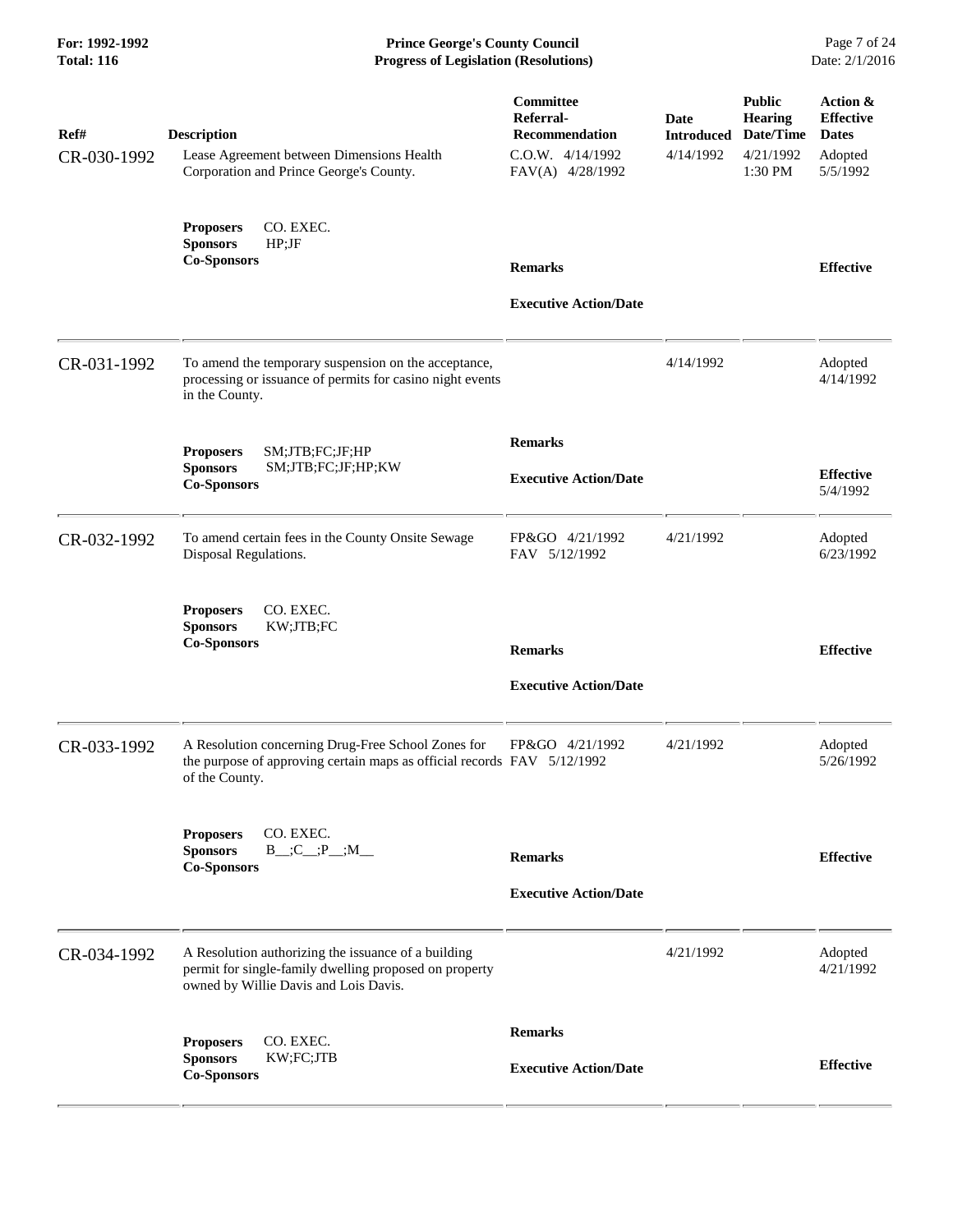| For: 1992-1992<br><b>Total: 116</b> | <b>Prince George's County Council</b><br>Date: 2/1/2016<br><b>Progress of Legislation (Resolutions)</b>                                                                                   |                                                                                       |                                               |                                              |                                                                      |
|-------------------------------------|-------------------------------------------------------------------------------------------------------------------------------------------------------------------------------------------|---------------------------------------------------------------------------------------|-----------------------------------------------|----------------------------------------------|----------------------------------------------------------------------|
| Ref#<br>CR-035-1992                 | <b>Description</b><br>To determine the adequacy of private rights-of-way or<br>easements serving 105 single-family detached dwellings<br>on two parcels of land owned by HomeFed Fed Sav. | Committee<br>Referral-<br><b>Recommendation</b><br>H&ED 4/28/1992<br>FAV(A) 5/12/1992 | <b>Date</b><br><b>Introduced</b><br>4/28/1992 | <b>Public</b><br><b>Hearing</b><br>Date/Time | Action &<br><b>Effective</b><br><b>Dates</b><br>Adopted<br>5/26/1992 |
|                                     | JTB;FC;HP;SM<br><b>Proposers</b><br><b>Sponsors</b><br>JTB;FC;HP;SM<br><b>Co-Sponsors</b>                                                                                                 | <b>Remarks</b><br><b>Executive Action/Date</b>                                        |                                               |                                              | <b>Effective</b>                                                     |
| CR-036-1992                         | To authorize the issuance of revenue bonds for the use<br>of Dimensions Health Corporation in an amount not to<br>exceed \$70,000,000.                                                    |                                                                                       | 5/12/1992                                     |                                              | Adopted<br>5/12/1992                                                 |
|                                     | CO. EXEC.<br><b>Proposers</b><br><b>Sponsors</b><br>FC;JTB;KW;HP<br><b>Co-Sponsors</b>                                                                                                    | <b>Remarks</b><br><b>Executive Action/Date</b><br>S 5/27/1992                         |                                               |                                              | <b>Effective</b><br>5/27/1992                                        |
| CR-037-1992                         | A Supplementary Appropriation to various County<br>agencies in the General Fund from anticipated savings in FAV 5/12/1992<br>other General Fund agencies.                                 | C.O.W. 4/28/1992                                                                      | 4/28/1992                                     |                                              | Adopted<br>6/2/1992                                                  |
|                                     | <b>Proposers</b><br>CO. EXEC.<br><b>Sponsors</b><br>JF;JTB;FC;HP<br><b>Co-Sponsors</b>                                                                                                    | <b>Remarks</b><br><b>Executive Action/Date</b>                                        |                                               |                                              | <b>Effective</b>                                                     |
| CR-038-1992                         | A Resolution concerning the FY91-92 Washington<br>Suburban Transit Commission Budget approving a<br>\$1,094,000 increase.                                                                 | $C.0.W.$ 4/28/1992<br>FAV 5/12/1992                                                   | 4/28/1992                                     |                                              | Adopted<br>6/2/1992                                                  |
|                                     | CO. EXEC.<br><b>Proposers</b><br><b>Sponsors</b><br>HP;FC<br><b>Co-Sponsors</b>                                                                                                           | <b>Remarks</b><br><b>Executive Action/Date</b>                                        |                                               |                                              | <b>Effective</b>                                                     |
| CR-039-1992                         | A Resolution authorizing the issuance of a building<br>permit for single-family dwelling proposed on property<br>owned by Stephen W. Windsor.                                             |                                                                                       | 5/5/1992                                      |                                              | Adopted<br>5/5/1992                                                  |
|                                     | CO. EXEC.<br><b>Proposers</b><br><b>KW</b><br><b>Sponsors</b><br><b>Co-Sponsors</b>                                                                                                       | <b>Remarks</b><br><b>Executive Action/Date</b>                                        |                                               |                                              | <b>Effective</b>                                                     |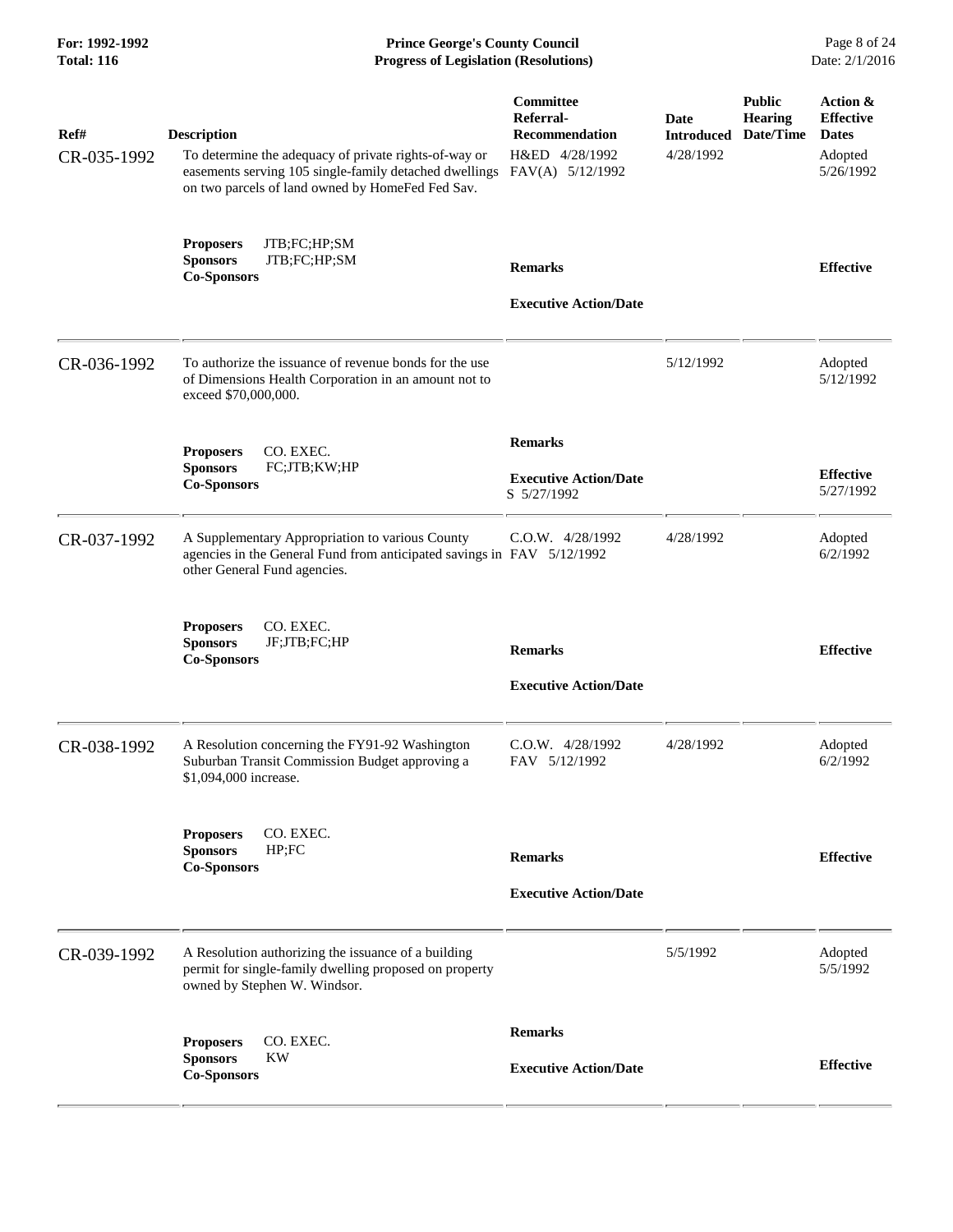| For: 1992-1992<br><b>Total: 116</b> | <b>Prince George's County Council</b><br>Date: 2/1/2016<br><b>Progress of Legislation (Resolutions)</b>                                                        |                                                                                   |                                       |                                              |                                                                      |
|-------------------------------------|----------------------------------------------------------------------------------------------------------------------------------------------------------------|-----------------------------------------------------------------------------------|---------------------------------------|----------------------------------------------|----------------------------------------------------------------------|
| Ref#<br>CR-040-1992                 | <b>Description</b><br>A Resolution authorizing the issuance of a building<br>permit for single-family dwelling proposed on property<br>owned by George McLean. | Committee<br>Referral-<br><b>Recommendation</b><br>H&ED 5/5/1992<br>FAV 5/12/1992 | Date<br><b>Introduced</b><br>5/5/1992 | <b>Public</b><br><b>Hearing</b><br>Date/Time | Action &<br><b>Effective</b><br><b>Dates</b><br>Adopted<br>5/26/1992 |
|                                     | <b>Proposers</b><br>CO. EXEC.<br>KW;FC;SM<br><b>Sponsors</b><br><b>Co-Sponsors</b>                                                                             | <b>Remarks</b><br><b>Executive Action/Date</b>                                    |                                       |                                              | <b>Effective</b>                                                     |
| CR-041-1992                         | A Resolution to approve FY 1992-93 Operating and<br>Capital Budgets of the WSSC and recommend water and<br>sewer rates and ad valorem tax levies.              |                                                                                   | 5/28/1992                             |                                              | Adopted<br>5/28/1992                                                 |
|                                     | RC<br><b>Proposers</b><br><b>Sponsors</b><br>RC;JF;FC<br><b>Co-Sponsors</b>                                                                                    | <b>Remarks</b><br><b>Executive Action/Date</b>                                    |                                       |                                              | <b>Effective</b>                                                     |
| CR-042-1992                         | A Resolution to adopt with amendments the WSSC FY<br>1993-98 Capital Improvements Program for Prince<br>George's County for Water and Sewerage.                |                                                                                   | 5/28/1992                             |                                              | Adopted<br>5/28/1992                                                 |
|                                     | RC<br><b>Proposers</b><br>RC;JF;FC<br><b>Sponsors</b><br><b>Co-Sponsors</b>                                                                                    | <b>Remarks</b><br><b>Executive Action/Date</b>                                    |                                       |                                              | <b>Effective</b>                                                     |
| CR-043-1992                         | To approve FY 1993 Budget and Tax Rate - Washington<br>Suburban Transit Commission.                                                                            |                                                                                   | 5/28/1992                             |                                              | Adopted<br>5/28/1992                                                 |
|                                     | RC<br><b>Proposers</b><br><b>Sponsors</b><br>RC;JF;HP<br><b>Co-Sponsors</b>                                                                                    | <b>Remarks</b><br><b>Executive Action/Date</b>                                    |                                       |                                              | <b>Effective</b>                                                     |
| CR-044-1992                         | FY 1992-2001 Comprehensive Ten Year Solid Waste<br>Management Plan.                                                                                            | H&ED 5/12/1992<br>FAV(A) 7/6/1992                                                 | 5/12/1992                             | 6/22/1992<br>7:00 P.M.                       | Adopted<br>7/28/1992                                                 |
|                                     | CO. EXEC.<br><b>Proposers</b><br>HP<br><b>Sponsors</b><br><b>Co-Sponsors</b>                                                                                   | <b>Remarks</b><br><b>Executive Action/Date</b>                                    |                                       |                                              | <b>Effective</b><br>8/18/1992                                        |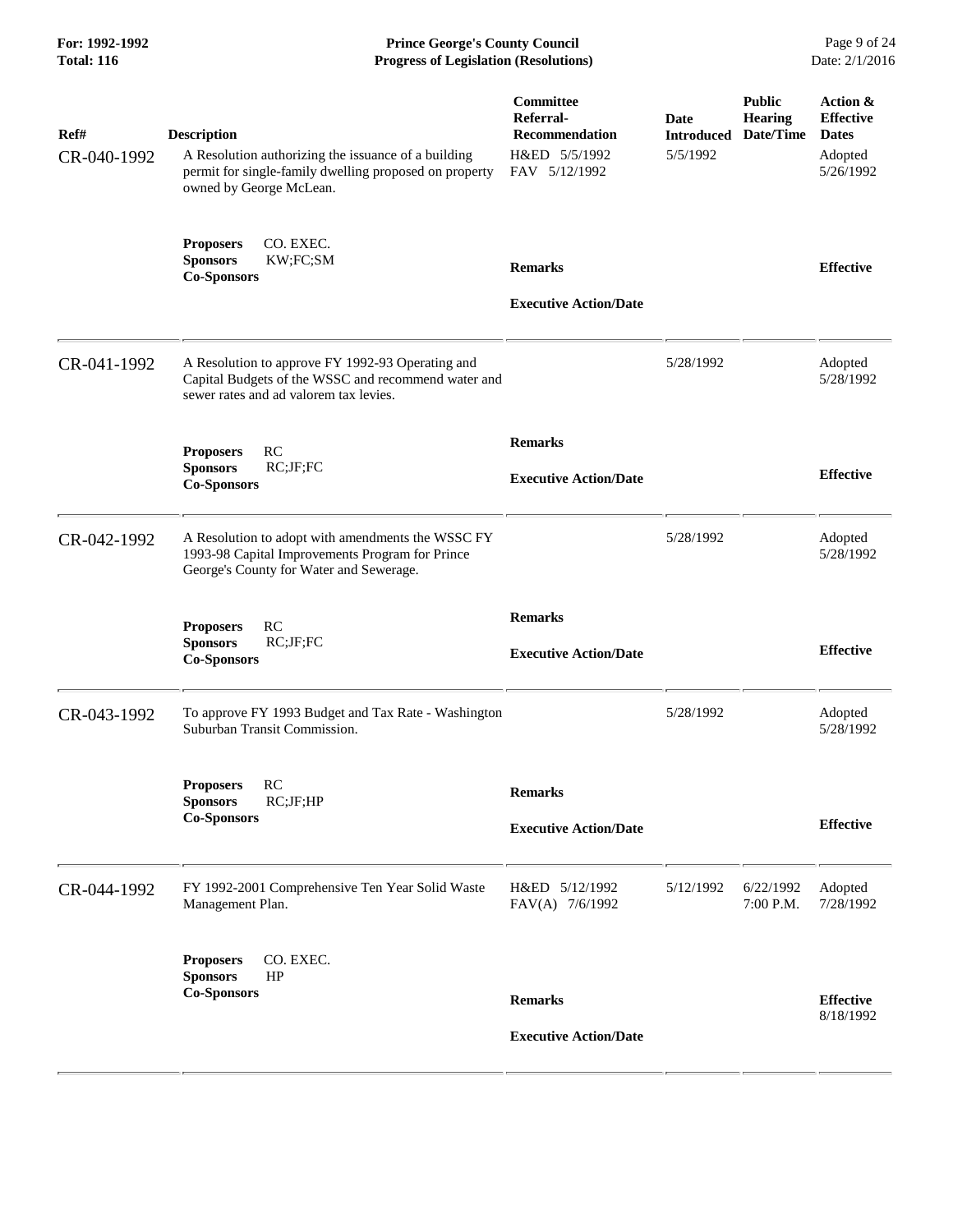**For: 1992-1992 Prince George's County Council** Page 10 of 24<br> **Progress of Legislation (Resolutions)** Date: 2/1/2016 **Total: 116 Progress of Legislation (Resolutions)** 

| Ref#        | <b>Description</b>                                                                                                                                                                               | Committee<br>Referral-<br><b>Recommendation</b>                         | <b>Date</b><br><b>Introduced</b> | <b>Public</b><br><b>Hearing</b><br>Date/Time | Action &<br><b>Effective</b><br><b>Dates</b> |
|-------------|--------------------------------------------------------------------------------------------------------------------------------------------------------------------------------------------------|-------------------------------------------------------------------------|----------------------------------|----------------------------------------------|----------------------------------------------|
| CR-045-1992 | To amend the Salary Plan of the County to reflect the<br>terms of a labor agreement with the Fraternal Order of<br>Police, Lodge #89, Inc.                                                       | FP&GO 5/19/1992<br>FAV(A) 6/17/1992                                     | 5/19/1992                        |                                              | Adopted<br>7/7/1992                          |
|             | CO. EXEC.<br><b>Proposers</b><br><b>Sponsors</b><br>JTB;HP<br><b>Co-Sponsors</b>                                                                                                                 | <b>Remarks</b><br>(SEE ALSO CB-49-1992)<br><b>Executive Action/Date</b> |                                  |                                              | <b>Effective</b>                             |
| CR-046-1992 | To amend Salary Plan of County to reflect terms of labor FP&GO 5/19/1992<br>agreement between County and Local #1619,<br>International Assoc. of Fire Fighters, AFL-CIO.                         | FAV(A) 6/17/1992                                                        | 5/19/1992                        |                                              | Adopted<br>7/7/1992                          |
|             | CO. EXEC.<br><b>Proposers</b><br><b>Sponsors</b><br>JTB;HP<br><b>Co-Sponsors</b>                                                                                                                 | <b>Remarks</b><br>(SEE ALSO CB-50-1992)<br><b>Executive Action/Date</b> |                                  |                                              | <b>Effective</b>                             |
| CR-047-1992 | To amend the Salary Plan of the County to reflect terms<br>of a labor agreement with Local #1619, International<br>Assoc. of Fire Fighters, AFL-CIO (Paramedics).                                | FP&GO 5/19/1992<br>FAV(A) 6/17/1992                                     | 5/19/1992                        |                                              | Adopted<br>7/7/1992                          |
|             | CO. EXEC.<br><b>Proposers</b><br><b>Sponsors</b><br><b>JTB</b><br><b>Co-Sponsors</b>                                                                                                             | <b>Remarks</b><br>(SEE ALSO CB-50-1992)<br><b>Executive Action/Date</b> |                                  |                                              | <b>Effective</b>                             |
| CR-048-1992 | To amend Salary Plan of County to reflect terms of labor FP&GO 5/19/1992<br>agreement between County and Local #1619,<br>International Assoc. of Fire Fighters (Uniformed<br>Civilian Unit).     | FAV(A) 6/17/1992                                                        | 5/19/1992                        |                                              | Adopted<br>7/7/1992                          |
|             | CO. EXEC.<br><b>Proposers</b><br><b>Sponsors</b><br>HP<br><b>Co-Sponsors</b>                                                                                                                     | <b>Remarks</b><br>(SEE ALSO CB-51-1992)<br><b>Executive Action/Date</b> |                                  |                                              | <b>Effective</b>                             |
| CR-049-1992 | To amend Salary Plan of County to reflect terms of labor FP&GO 5/19/1992<br>agreement between County and Deputy Sheriff's Assn.<br>and to provide ad- justments to Deputy Sheriff wage<br>scale. | FAV(A) 6/17/1992                                                        | 5/19/1992                        |                                              | Adopted<br>7/7/1992                          |
|             | CO. EXEC.<br><b>Proposers</b><br><b>Sponsors</b><br>HP;JTB<br><b>Co-Sponsors</b>                                                                                                                 | <b>Remarks</b><br>(SEE ALSO CB-52-1992)<br><b>Executive Action/Date</b> |                                  |                                              | <b>Effective</b>                             |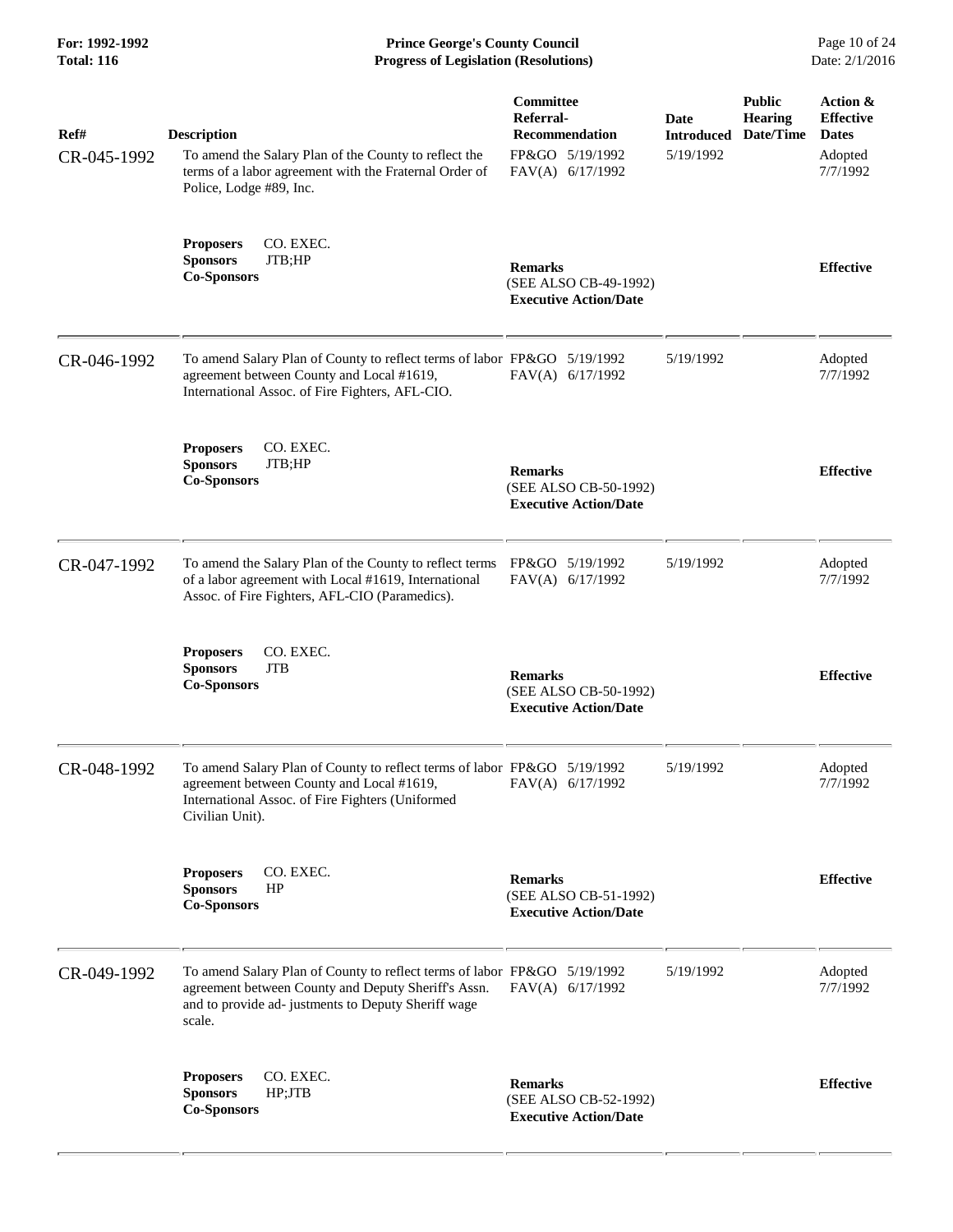**For: 1992-1992 Prince George's County Council** Page 11 of 24<br> **Progress of Legislation (Resolutions)** Date: 2/1/2016 **Total: 116 Progress of Legislation (Resolutions)** 

| Ref#<br>CR-050-1992 | <b>Description</b><br>To amend Salary Plan of the County to re- flect terms of FP&GO 5/19/1992<br>labor agreement for AFSCME, AFL-CIO, Locals 2462<br>and 2735 (Salary Schedule A).               | Committee<br>Referral-<br><b>Recommendation</b><br>FAV(A) 6/17/1992     | Date<br><b>Introduced</b><br>5/19/1992 | <b>Public</b><br><b>Hearing</b><br>Date/Time | Action &<br><b>Effective</b><br><b>Dates</b><br>Adopted<br>7/7/1992 |
|---------------------|---------------------------------------------------------------------------------------------------------------------------------------------------------------------------------------------------|-------------------------------------------------------------------------|----------------------------------------|----------------------------------------------|---------------------------------------------------------------------|
|                     | <b>Proposers</b><br>CO. EXEC.<br>JTB;FC<br><b>Sponsors</b><br><b>Co-Sponsors</b>                                                                                                                  | <b>Remarks</b><br>(SEE ALSO CB-53-1992)<br><b>Executive Action/Date</b> |                                        |                                              | <b>Effective</b>                                                    |
| CR-051-1992         | To amend Salary Plan of the County to re-flect terms of FP&GO 5/19/1992<br>labor agreement for AFSCME Local 241 (School<br>Crossing Guards) (Salary Schedule X).                                  | FAV(A) 6/17/1992                                                        | 5/19/1992                              |                                              | Adopted<br>7/7/1992                                                 |
|                     | CO. EXEC.<br><b>Proposers</b><br><b>Sponsors</b><br>FC;JTB<br><b>Co-Sponsors</b>                                                                                                                  | <b>Remarks</b><br>(SEE ALSO CB-55-1992)<br><b>Executive Action/Date</b> |                                        |                                              | <b>Effective</b>                                                    |
| CR-052-1992         | To amend Salary Plan of the County to re-flect terms of FP&GO 5/19/1992<br>labor agreement for AFSCME AFL-CIO, Local 3279<br>(Salary Schedule C).                                                 | FAV(A) 6/17/1992                                                        | 5/19/1992                              |                                              | Adopted<br>7/7/1992                                                 |
|                     | CO. EXEC.<br><b>Proposers</b><br><b>Sponsors</b><br>FC;JTB<br><b>Co-Sponsors</b>                                                                                                                  | <b>Remarks</b><br>(SEE ALSO CB-56-1992)<br><b>Executive Action/Date</b> |                                        |                                              | <b>Effective</b>                                                    |
| CR-053-1992         | To amend Salary Plan of the County to re-flect terms of FP&GO 5/19/1992<br>labor agreement for Police Civilian Employees<br>Association (Salary Schedule P).                                      | FAV(A) 6/17/1992                                                        | 5/19/1992                              |                                              | Adopted<br>7/7/1992                                                 |
|                     | CO. EXEC.<br><b>Proposers</b><br><b>Sponsors</b><br>HP;JTB<br><b>Co-Sponsors</b>                                                                                                                  | <b>Remarks</b><br>(SEE ALSO CB-57-1992)<br><b>Executive Action/Date</b> |                                        |                                              | <b>Effective</b>                                                    |
| CR-054-1992         | To amend Salary Plan of County to reflect terms of labor FP&GO 5/19/1992<br>agreement between Co. and Local #1619, International<br>Association of Fire Fighters (Nonuniformed Civilian<br>Unit). | $FAV(A)$ 6/17/1992                                                      | 5/19/1992                              |                                              | Adopted<br>7/7/1992                                                 |
|                     | CO. EXEC.<br><b>Proposers</b><br>HP<br><b>Sponsors</b><br><b>Co-Sponsors</b>                                                                                                                      | <b>Remarks</b><br>(SEE ALSO CB-58-1992)<br><b>Executive Action/Date</b> |                                        |                                              | <b>Effective</b>                                                    |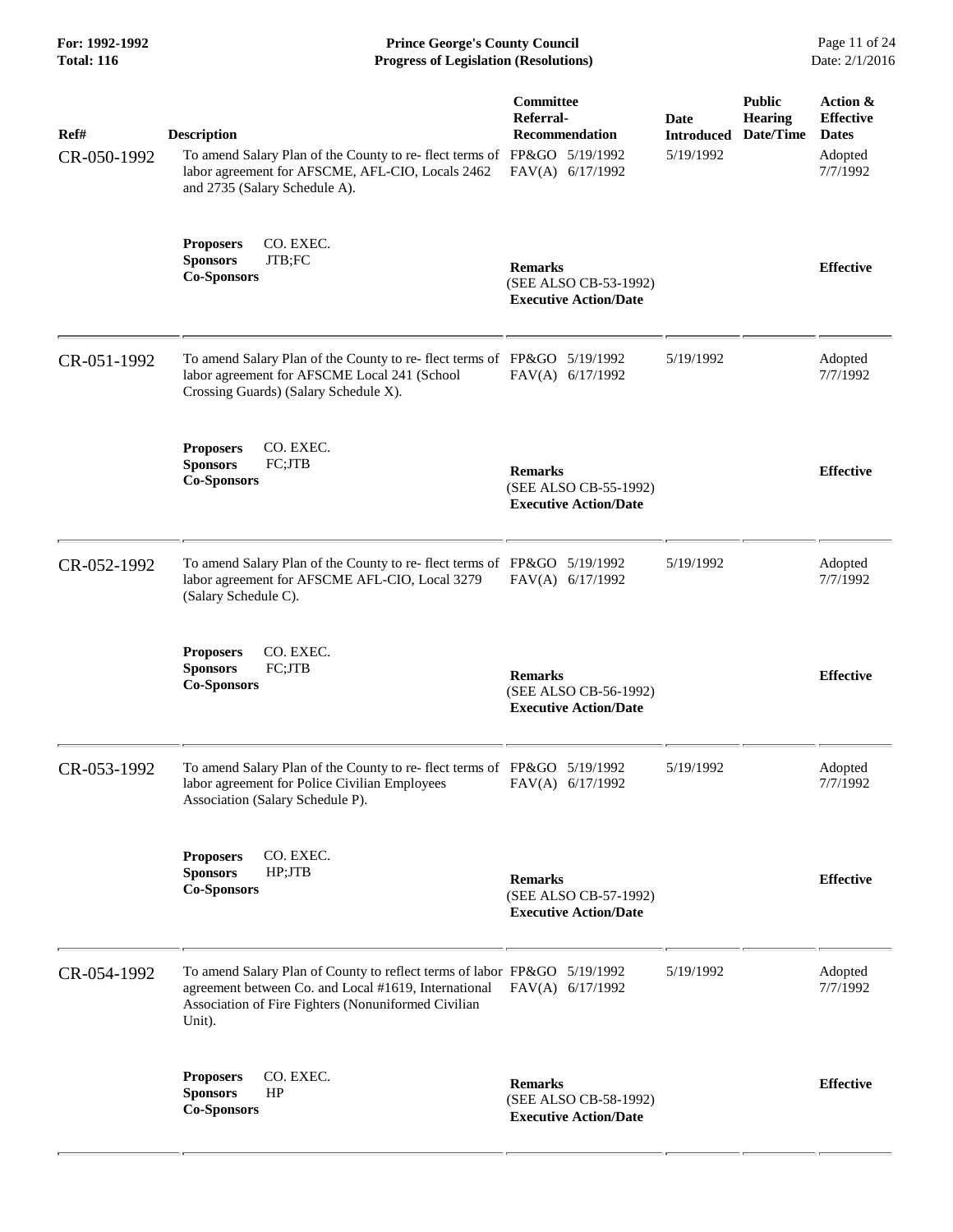| For: 1992-1992<br><b>Total: 116</b> | <b>Prince George's County Council</b><br>Page 12 of 24<br>Date: 2/1/2016<br><b>Progress of Legislation (Resolutions)</b>                                                                         |                                                                         |                                               |                                              |                                                                     |
|-------------------------------------|--------------------------------------------------------------------------------------------------------------------------------------------------------------------------------------------------|-------------------------------------------------------------------------|-----------------------------------------------|----------------------------------------------|---------------------------------------------------------------------|
| Ref#<br>CR-055-1992                 | <b>Description</b><br>To amend Salary Plan of the County to re-flect new pay FP&GO 5/19/1992<br>rates and other benefits for General Schedule employees FAV(A) 6/17/1992<br>(Salary Schedule G). | Committee<br>Referral-<br><b>Recommendation</b>                         | <b>Date</b><br><b>Introduced</b><br>5/19/1992 | <b>Public</b><br><b>Hearing</b><br>Date/Time | Action &<br><b>Effective</b><br><b>Dates</b><br>Adopted<br>7/7/1992 |
|                                     | <b>Proposers</b><br>CO. EXEC.<br><b>Sponsors</b><br>HP;JTB<br><b>Co-Sponsors</b>                                                                                                                 | <b>Remarks</b><br><b>Executive Action/Date</b>                          |                                               |                                              | <b>Effective</b>                                                    |
| CR-056-1992                         | To approve the financing of Lewis Avenue site for<br>Housing Initiatives Partnership through Maryland<br>Community Development Administration.                                                   | H&ED 5/19/1992<br>FAV 6/17/1992                                         | 5/19/1992                                     |                                              | Adopted<br>6/23/1992                                                |
|                                     | CO. EXEC.<br><b>Proposers</b><br><b>Sponsors</b><br>HP;JF;JTB;FC<br><b>Co-Sponsors</b>                                                                                                           | <b>Remarks</b><br><b>Executive Action/Date</b>                          |                                               |                                              | <b>Effective</b>                                                    |
| CR-057-1992                         | To approve the financing of acquisition and equipping of H&ED 5/19/1992<br>a group housing facility on Contee Rd. by Community<br>Development Adm., sponsored by Community Services<br>of Md.    | FAV 6/17/1992                                                           | 5/19/1992                                     |                                              | Adopted<br>6/23/1992                                                |
|                                     | CO. EXEC.<br><b>Proposers</b><br><b>Sponsors</b><br>FC;HP;JTB;JF;SD<br><b>Co-Sponsors</b>                                                                                                        | <b>Remarks</b><br><b>Executive Action/Date</b>                          |                                               |                                              | <b>Effective</b>                                                    |
| CR-058-1992                         | A Resolution for the purpose of providing that the<br>County income tax rate shall be increased to 60% of the $FAV(A)$ 5/26/1992<br>State income tax.                                            | $C.0.W.$ $5/19/1992$                                                    | 5/19/1992                                     |                                              | Adopted<br>5/26/1992                                                |
|                                     | HP<br><b>Proposers</b><br><b>Sponsors</b><br>HP;SD;JF;FC;JTB<br><b>Co-Sponsors</b>                                                                                                               | <b>Remarks</b><br><b>Executive Action/Date</b>                          |                                               |                                              | <b>Effective</b>                                                    |
| CR-059-1992                         | Transfer of Merit Status Senior Aides to Limited Term<br>Status Positions to comply with NCSC Senior Aides<br>Training Program regulations re benefits for cert.<br>employees.                   | FP&GO 5/26/1992<br>FAV 6/17/1992                                        | 5/26/1992                                     |                                              | Adopted<br>7/7/1992                                                 |
|                                     | CO. EXEC.<br><b>Proposers</b><br><b>Sponsors</b><br>HP;FC;SD;JTB<br><b>Co-Sponsors</b>                                                                                                           | <b>Remarks</b><br>(SEE ALSO CB-62-1992)<br><b>Executive Action/Date</b> |                                               |                                              | <b>Effective</b>                                                    |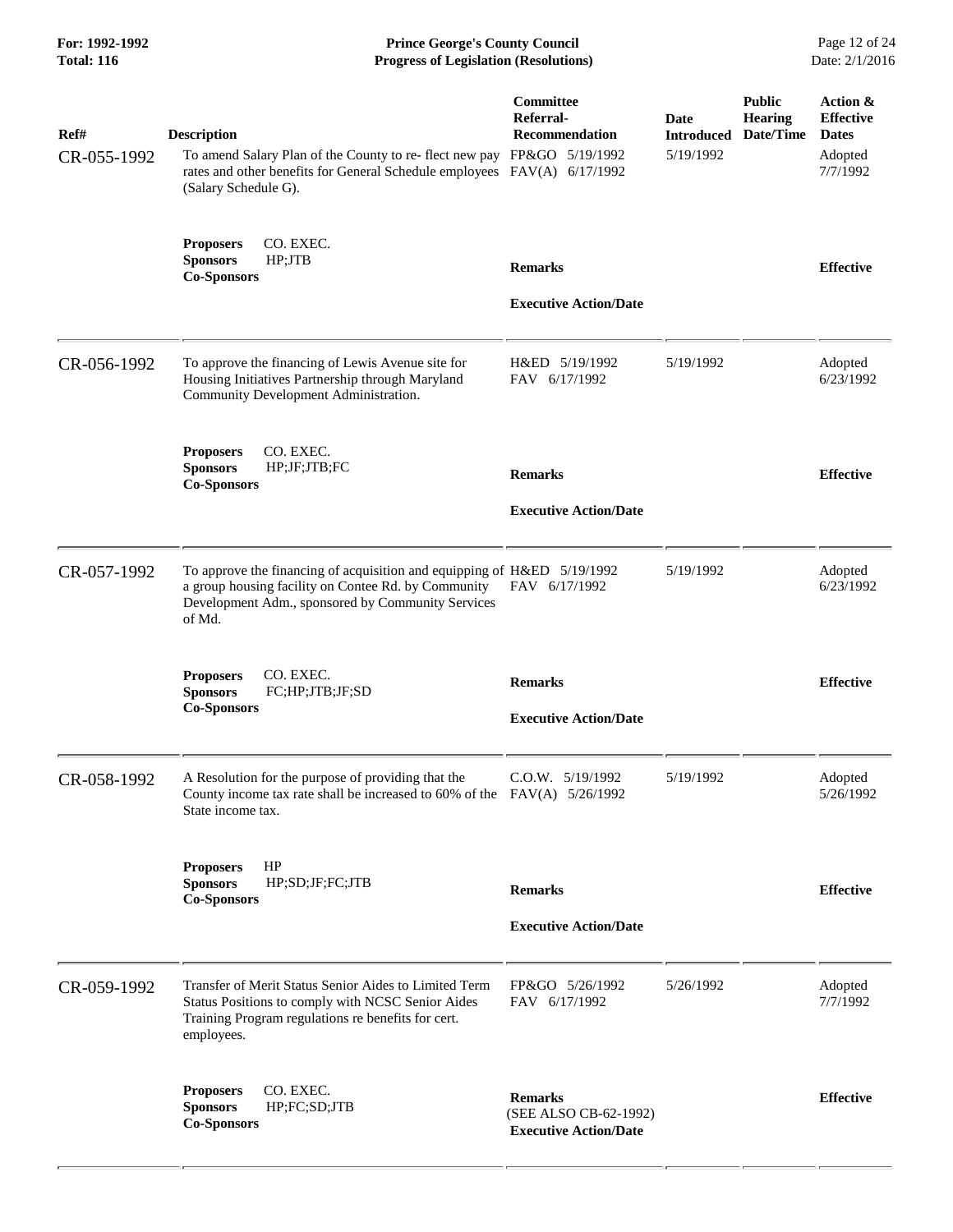**For: 1992-1992 Prince George's County Council** Page 13 of 24<br>**Progress of Legislation (Resolutions)** Date: 2/1/2016 **Total: 116 Progress of Legislation (Resolutions)** 

| Ref#        | <b>Description</b>                                                                                                                                                                                                                          | Committee<br>Referral-<br><b>Recommendation</b><br>FP&GO 5/26/1992      | Date<br><b>Introduced</b><br>5/26/1992 | <b>Public</b><br><b>Hearing</b><br>Date/Time | Action &<br><b>Effective</b><br><b>Dates</b> |
|-------------|---------------------------------------------------------------------------------------------------------------------------------------------------------------------------------------------------------------------------------------------|-------------------------------------------------------------------------|----------------------------------------|----------------------------------------------|----------------------------------------------|
| CR-060-1992 | To transfer Maryland Department of Trans-portation<br>Bonds in the amount of \$720,000, authorized pursuant<br>to CB-95-1984, CB-72-1985, CB-100-1986, and<br>CB-113-1989.<br><b>Proposers</b><br>CO. EXEC.<br><b>Sponsors</b><br>AMC;FC;HP | FAV 6/17/1992                                                           |                                        |                                              | Adopted<br>7/7/1992                          |
|             |                                                                                                                                                                                                                                             | <b>Remarks</b>                                                          |                                        |                                              | <b>Effective</b>                             |
|             | <b>Co-Sponsors</b>                                                                                                                                                                                                                          | <b>Executive Action/Date</b>                                            |                                        |                                              |                                              |
| CR-061-1992 | A Resolution to authorize the issuance of Economic<br>Development Revenue Bonds in the amount of<br>\$1,300,000 for the benefit of Snow Valley, Inc.                                                                                        | H&ED 5/26/1992<br>FAV 6/9/1992                                          | 5/26/1992                              |                                              | Adopted<br>6/16/1992                         |
|             | <b>Proposers</b><br>CO. EXEC.<br><b>Sponsors</b><br>AMC;HP<br><b>Co-Sponsors</b>                                                                                                                                                            | <b>Remarks</b>                                                          |                                        |                                              | <b>Effective</b>                             |
|             |                                                                                                                                                                                                                                             | <b>Executive Action/Date</b><br>S 6/19/1992                             |                                        |                                              | 6/19/1992                                    |
| CR-062-1992 | To amend Salary Schedule D for Prince George's<br>Correctional Officers (Unit Personnel) reflecting terms<br>of Labor Agreement.                                                                                                            | FP&GO 5/26/1992<br>FAV(A) 6/17/1992                                     | 5/26/1992                              |                                              | Adopted<br>7/7/1992                          |
|             | CO. EXEC.<br><b>Proposers</b><br><b>Sponsors</b><br><b>JTB</b><br><b>Co-Sponsors</b>                                                                                                                                                        | <b>Remarks</b><br>(SEE ALSO CB-64-1992)<br><b>Executive Action/Date</b> |                                        |                                              | <b>Effective</b>                             |
| CR-063-1992 | To endorse the development of rental hous- ing $\&$<br>approve the proposed financing of Largo Center<br>Apartments by the Maryland Community Development<br>Administration.                                                                | H&ED 6/2/1992<br>NR(A) 6/17/1992                                        | 6/2/1992                               |                                              | Adopted<br>7/7/1992                          |
|             | <b>Proposers</b><br>CO. EXEC.<br>JF;SD;HP<br><b>Sponsors</b>                                                                                                                                                                                | <b>Remarks</b>                                                          |                                        |                                              | <b>Effective</b>                             |
|             | <b>Co-Sponsors</b>                                                                                                                                                                                                                          | <b>Executive Action/Date</b>                                            |                                        |                                              |                                              |
| CR-064-1992 | To endorse the development of rental hous- ing $\&$<br>approve the proposed financing of Henson Creek Manor FAV(A) 7/6/1992<br>by the Maryland Community Development<br>Administration.                                                     | H&ED 6/2/1992                                                           | 6/2/1992                               |                                              | Adopted<br>7/21/1992                         |
|             | CO. EXEC.<br><b>Proposers</b><br><b>Sponsors</b><br>SM;JF;HP<br><b>Co-Sponsors</b>                                                                                                                                                          | <b>Remarks</b><br>(SEE CR-101-1992)<br><b>Executive Action/Date</b>     |                                        |                                              | <b>Effective</b>                             |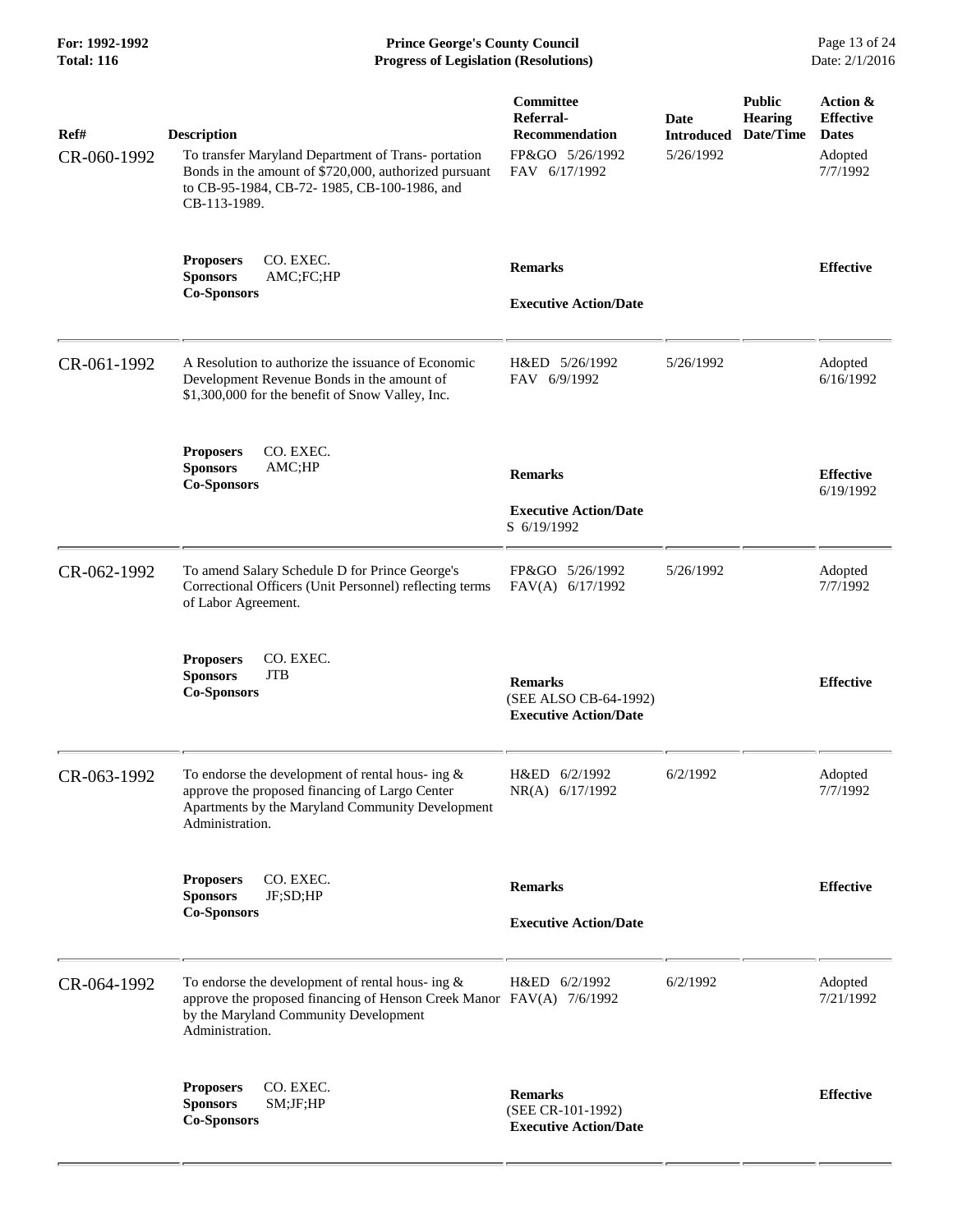| For: 1992-1992<br><b>Total: 116</b> | <b>Prince George's County Council</b><br><b>Progress of Legislation (Resolutions)</b>                                                                                                                                |                                                                                      |                                       |                                              | Page 14 of 24<br>Date: 2/1/2016                                      |
|-------------------------------------|----------------------------------------------------------------------------------------------------------------------------------------------------------------------------------------------------------------------|--------------------------------------------------------------------------------------|---------------------------------------|----------------------------------------------|----------------------------------------------------------------------|
| Ref#<br>CR-065-1992                 | <b>Description</b><br>To approve refinancing of a special housing facility on<br>Queensbury Road (Hyatts.) by the Maryland Community FAV 6/17/1992<br>Development Adm., sponsored by Youth Resources<br>Center, Inc. | <b>Committee</b><br>Referral-<br>Recommendation<br>H&ED 6/2/1992                     | Date<br><b>Introduced</b><br>6/2/1992 | <b>Public</b><br><b>Hearing</b><br>Date/Time | Action &<br><b>Effective</b><br><b>Dates</b><br>Adopted<br>6/23/1992 |
|                                     | CO. EXEC.<br><b>Proposers</b><br><b>Sponsors</b><br>SD;HP<br><b>Co-Sponsors</b>                                                                                                                                      | <b>Remarks</b><br><b>Executive Action/Date</b>                                       |                                       |                                              | <b>Effective</b>                                                     |
| CR-066-1992                         | Proposing amendments to the West Hyatts- ville and<br>Prince George's Plaza Transit District Overlay Zoning<br>Map Amendments and Transit District Development<br>Plans.                                             |                                                                                      | 6/2/1992                              |                                              | Adopted<br>6/2/1992                                                  |
|                                     | <b>SD</b><br><b>Proposers</b><br><b>SD</b><br><b>Sponsors</b><br><b>Co-Sponsors</b>                                                                                                                                  | <b>Remarks</b><br>(HEARING ON TDO<br>ZONE - 6/16/92)<br><b>Executive Action/Date</b> |                                       |                                              | <b>Effective</b>                                                     |
| CR-067-1992                         | To authorize and empower Prince George's Co. to<br>participate in the Self-Insurance Funding Program<br>sponsored by the Local Government Insurance Trust,<br>etc.                                                   | FP&GO 6/9/1992<br>C.0.W. 6/23/1992<br>FAV 6/23/1992                                  | 6/9/1992                              |                                              | Adopted<br>6/23/1992                                                 |
|                                     | <b>Proposers</b><br>CO. EXEC.<br><b>SD</b><br><b>Sponsors</b><br><b>Co-Sponsors</b>                                                                                                                                  | <b>Remarks</b><br><b>Executive Action/Date</b>                                       |                                       |                                              | <b>Effective</b>                                                     |
| CR-068-1992                         | To approve a site plan for development of a public<br>parking lot in the Town of Upper Marlboro by the<br>Prince George's County Parking Authority.                                                                  | P&Z 6/9/1992<br>FAV 7/6/1992                                                         | 6/9/1992                              |                                              | Adopted<br>7/21/1992                                                 |
|                                     | CO. EXEC.<br><b>Proposers</b><br><b>Sponsors</b><br>FC;HP<br><b>Co-Sponsors</b>                                                                                                                                      | <b>Remarks</b><br><b>Executive Action/Date</b>                                       |                                       |                                              | <b>Effective</b>                                                     |
| CR-069-1992                         | Requesting State legislation providing fis-cal autonomy<br>for the Board of Education by permitting the Board to<br>adopt and fund its own budget.                                                                   | $C.0.W.$ 6/9/1992<br>HELD 6/23/1992                                                  | 6/9/1992                              |                                              |                                                                      |
|                                     | <b>SM</b><br><b>Proposers</b><br>$SM;$ JF<br><b>Sponsors</b><br><b>Co-Sponsors</b>                                                                                                                                   | <b>Remarks</b><br><b>Executive Action/Date</b>                                       |                                       |                                              | <b>Effective</b>                                                     |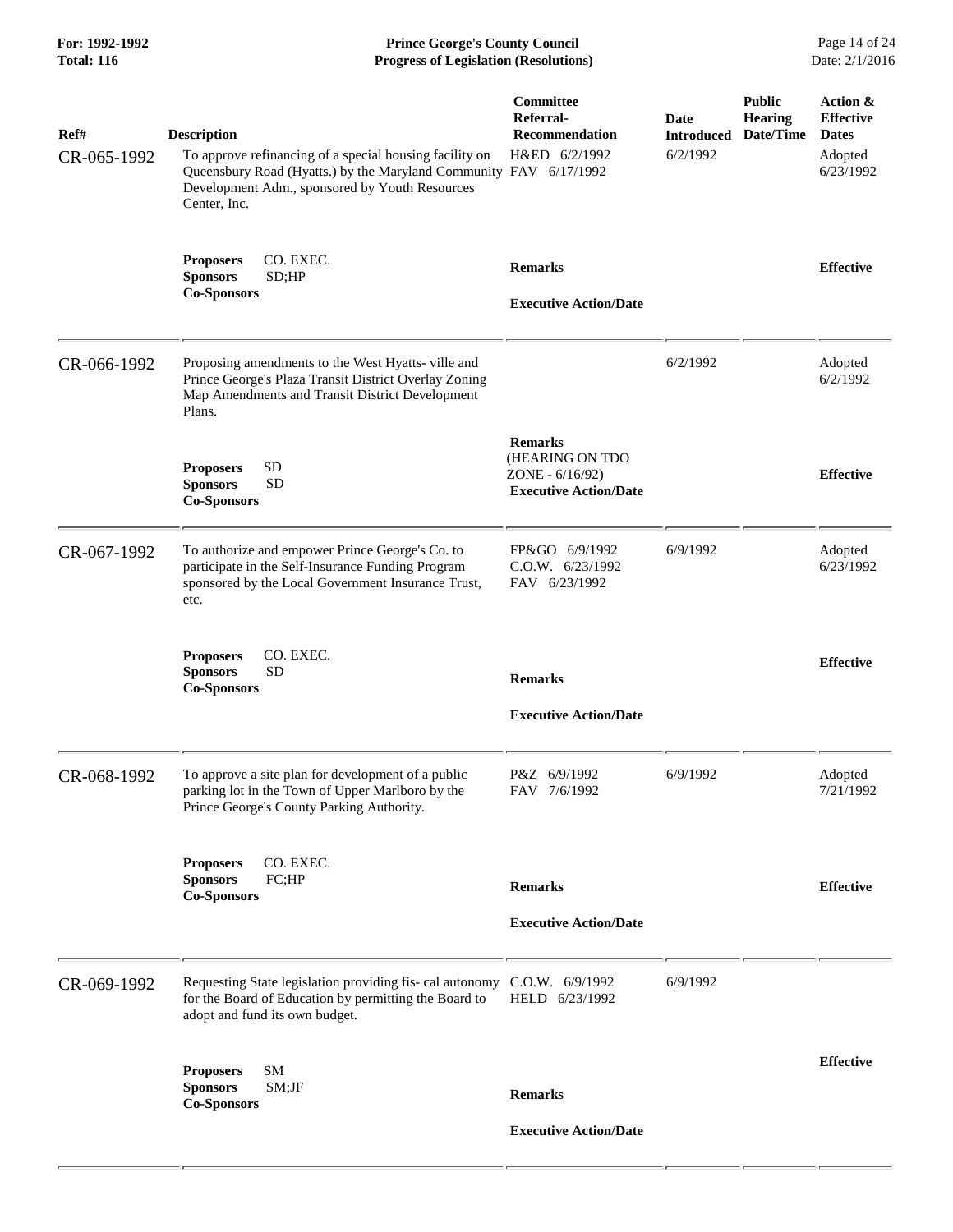**For: 1992-1992 Prince George's County Council** Page 15 of 24<br> **Progress of Legislation (Resolutions)** Date: 2/1/2016 **Total: 116 Progress of Legislation (Resolutions)** 

| Ref#<br>CR-070-1992 | <b>Description</b><br>A Resolution authorizing the issuance of a building<br>permit for a single-family dwelling proposed on property<br>owned by David and Catherine Cahn.          | Committee<br>Referral-<br><b>Recommendation</b> | Date<br><b>Introduced</b><br>6/9/1992 | <b>Public</b><br><b>Hearing</b><br>Date/Time | Action &<br><b>Effective</b><br><b>Dates</b><br>Adopted<br>6/9/1992 |
|---------------------|--------------------------------------------------------------------------------------------------------------------------------------------------------------------------------------|-------------------------------------------------|---------------------------------------|----------------------------------------------|---------------------------------------------------------------------|
|                     | CO. EXEC.<br><b>Proposers</b><br>KW;FC;SM;JTB<br><b>Sponsors</b><br><b>Co-Sponsors</b>                                                                                               | <b>Remarks</b><br><b>Executive Action/Date</b>  |                                       |                                              | <b>Effective</b>                                                    |
| CR-071-1992         | A Resolution concerning the Tax Rates for FY1992-93<br>for the purpose of imposing and levying the tax rates for<br>the fiscal year beginning July 1, 1992.                          |                                                 | 6/16/1992                             |                                              | Adopted<br>6/16/1992                                                |
|                     | SD;JF;JTB;FC<br><b>Proposers</b><br><b>Sponsors</b><br>SD;JF;JTB;FC<br><b>Co-Sponsors</b>                                                                                            | <b>Remarks</b><br><b>Executive Action/Date</b>  |                                       |                                              | <b>Effective</b>                                                    |
| CR-072-1992         | To amend the 1988 Comprehensive Ten Year Water &<br>Sewerage Plan - April 1992 Amendment Cycle.                                                                                      | H&ED 6/16/1992<br>FAV(A) 7/22/1992              | 6/16/1992                             | 7/14/1992<br>1:30 P.M.                       | Adopted<br>7/28/1992                                                |
|                     | CO. EXEC.<br><b>Proposers</b><br><b>Sponsors</b><br>AMC;JF<br><b>Co-Sponsors</b>                                                                                                     | <b>Remarks</b><br><b>Executive Action/Date</b>  |                                       |                                              | <b>Effective</b><br>8/18/1992                                       |
| CR-073-1992         | To approve an agreement among Montgomery County,<br>Prince George's County and the City of Takoma Park<br>relating to fire and rescue services.                                      | $C.0.W.$ 6/23/1992<br>FAV(A) 6/23/1992          | 6/23/1992                             |                                              | Adopted<br>6/23/1992                                                |
|                     | CO. EXEC.<br><b>Proposers</b><br><b>Sponsors</b><br>SD;FC;JTB;JF;HP<br><b>Co-Sponsors</b>                                                                                            | <b>Remarks</b><br><b>Executive Action/Date</b>  |                                       |                                              | <b>Effective</b>                                                    |
| CR-074-1992         | To endorse development of elderly rental housing on<br>Housing Authority property (Park View at Snow Hill),<br>to be financed by Mary- land Community Development<br>Administration. | H&ED 6/16/1992<br>FAV 6/17/1994                 | 6/16/1992                             |                                              | Adopted<br>6/23/1992                                                |
|                     | CO. EXEC.<br><b>Proposers</b><br>FC<br><b>Sponsors</b><br><b>Co-Sponsors</b>                                                                                                         | <b>Remarks</b><br><b>Executive Action/Date</b>  |                                       |                                              | <b>Effective</b>                                                    |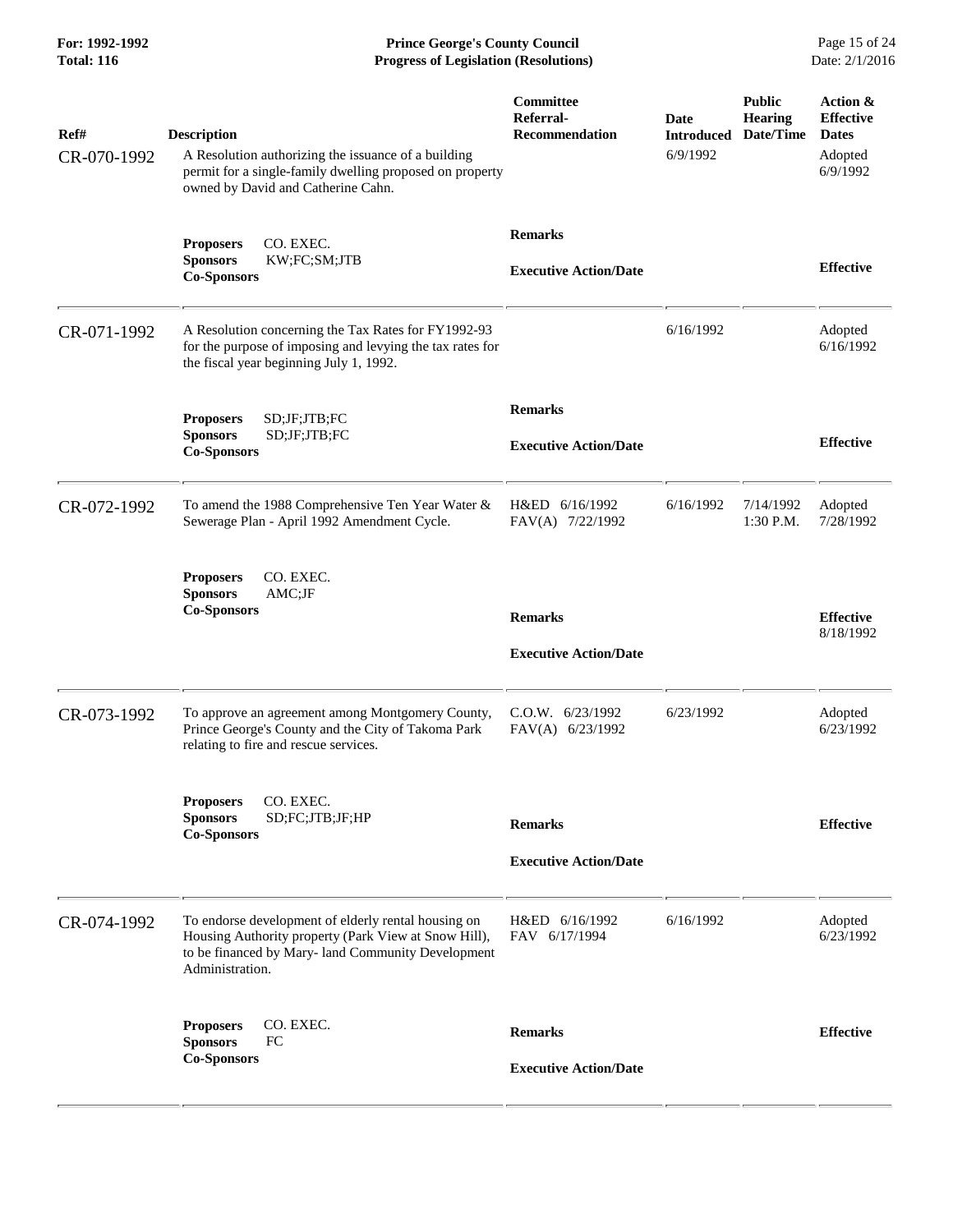**For: 1992-1992 Prince George's County Council** Page 16 of 24<br> **Progress of Legislation (Resolutions)** Date: 2/1/2016 **Total: 116 Progress of Legislation (Resolutions)** 

| Ref#<br>CR-075-1992 | <b>Description</b><br>To authorize and provide for the sale of Economic<br>Development Revenue Bonds in the amount of \$67<br>million on behalf of Potomac Electric Power Company. | Committee<br>Referral-<br><b>Recommendation</b><br>FP&GO 6/23/1992<br>FAV 7/6/1992 | <b>Date</b><br><b>Introduced</b><br>6/23/1992 | <b>Public</b><br><b>Hearing</b><br>Date/Time<br>7/14/1992<br>1:30 P.M. | Action &<br><b>Effective</b><br><b>Dates</b><br>Adopted<br>7/14/1992 |
|---------------------|------------------------------------------------------------------------------------------------------------------------------------------------------------------------------------|------------------------------------------------------------------------------------|-----------------------------------------------|------------------------------------------------------------------------|----------------------------------------------------------------------|
|                     | <b>Proposers</b><br>CO. EXEC.<br>JTB;FC;SD<br><b>Sponsors</b><br><b>Co-Sponsors</b>                                                                                                | <b>Remarks</b><br><b>Executive Action/Date</b><br>S 7/21/1992                      |                                               |                                                                        | <b>Effective</b><br>7/21/1992                                        |
| CR-076-1992         | A Resolution to adopt the 1992 Comprehen- sive Ten<br>Year Water and Sewerage Plan.                                                                                                | H&ED 7/7/1992<br>FAV(A) 10/7/1992                                                  | 7/7/1992                                      | 10/6/1992<br>1:30 P.M.                                                 | Adopted<br>10/13/1992                                                |
|                     | <b>Proposers</b><br>CO. EXEC.<br><b>Sponsors</b><br>JF<br><b>Co-Sponsors</b>                                                                                                       | <b>Remarks</b><br><b>Executive Action/Date</b>                                     |                                               |                                                                        | <b>Effective</b><br>10/22/1992                                       |
| CR-077-1992         | A Resolution to amend Salary Schedule C-O for the<br>Department of Corrections Officials.                                                                                          | FP&GO 7/7/1992<br>FAV 7/15/1992                                                    | 7/7/1992                                      |                                                                        | Adopted<br>7/28/1992                                                 |
|                     | CO. EXEC.<br><b>Proposers</b><br><b>Sponsors</b><br>JTB;HP<br><b>Co-Sponsors</b>                                                                                                   | <b>Remarks</b><br><b>Executive Action/Date</b>                                     |                                               |                                                                        | <b>Effective</b>                                                     |
| CR-078-1992         | A Resolution to amend Salary Schedule S-O for the<br>Sheriff's Department Officials (Captains and Majors).                                                                         | FP&GO 7/7/1992<br>FAV 7/15/1992                                                    | 7/7/1992                                      |                                                                        | Adopted<br>7/28/1992                                                 |
|                     | CO. EXEC.<br><b>Proposers</b><br>JTB;HP<br><b>Sponsors</b><br><b>Co-Sponsors</b>                                                                                                   | <b>Remarks</b><br><b>Executive Action/Date</b>                                     |                                               |                                                                        | <b>Effective</b>                                                     |
| CR-079-1992         | To amend Salary Schedule P-O to reflect new pay rates,<br>define the workweek, and explain benefits of Police<br>Officials.                                                        | FP&GO 7/7/1992<br>FAV 7/15/1992                                                    | 7/7/1992                                      |                                                                        | Adopted<br>7/28/1992                                                 |
|                     | CO. EXEC.<br><b>Proposers</b><br>JTB;HP<br><b>Sponsors</b><br><b>Co-Sponsors</b>                                                                                                   | <b>Remarks</b><br><b>Executive Action/Date</b>                                     |                                               |                                                                        | <b>Effective</b>                                                     |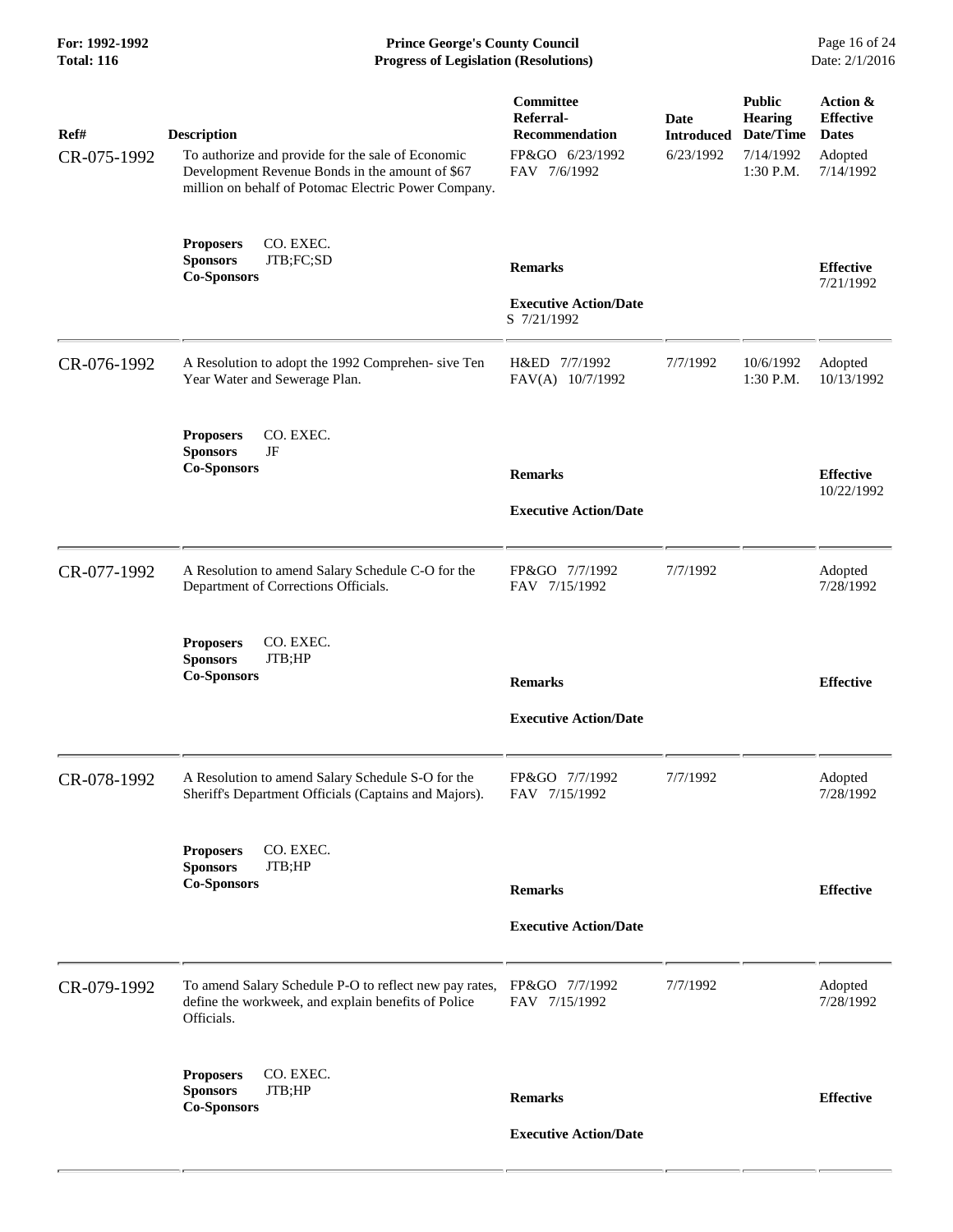| For: 1992-1992<br><b>Total: 116</b> | <b>Prince George's County Council</b><br><b>Progress of Legislation (Resolutions)</b>                                                                                                                           |                                                                                       |                                              |                                              | Page 17 of 24<br>Date: 2/1/2016                                      |
|-------------------------------------|-----------------------------------------------------------------------------------------------------------------------------------------------------------------------------------------------------------------|---------------------------------------------------------------------------------------|----------------------------------------------|----------------------------------------------|----------------------------------------------------------------------|
| Ref#<br>CR-080-1992                 | <b>Description</b><br>To amend Salary Schedule F-O to reflect the new pay<br>rates, define the workweek, and explain benefits of Fire<br>Officials.                                                             | Committee<br>Referral-<br><b>Recommendation</b><br>FP&GO 7/7/1992<br>FAV(A) 7/15/1992 | <b>Date</b><br><b>Introduced</b><br>7/7/1992 | <b>Public</b><br><b>Hearing</b><br>Date/Time | Action &<br><b>Effective</b><br><b>Dates</b><br>Adopted<br>7/28/1992 |
|                                     | CO. EXEC.<br><b>Proposers</b><br>JTB;HP<br><b>Sponsors</b><br><b>Co-Sponsors</b>                                                                                                                                | <b>Remarks</b><br><b>Executive Action/Date</b>                                        |                                              |                                              | <b>Effective</b>                                                     |
| CR-081-1992                         | To express support for a special postal rate for local<br>governments.                                                                                                                                          | FP&GO<br>FAV 7/6/1992                                                                 | 7/7/1992                                     |                                              | Adopted<br>7/14/1992                                                 |
|                                     | CO. EXEC.<br><b>Proposers</b><br>FC;JTB;HP;SD<br><b>Sponsors</b><br><b>Co-Sponsors</b>                                                                                                                          | <b>Remarks</b><br><b>Executive Action/Date</b>                                        |                                              |                                              | <b>Effective</b>                                                     |
| CR-082-1992                         | A Resolution authorizing the issuance of a building<br>permit for a single-family dwelling proposed on property<br>owned by Robert J. Moore and Kim E. Schnoor.                                                 |                                                                                       | 7/7/1992                                     |                                              | Adopted<br>7/7/1992                                                  |
|                                     | CO. EXEC.<br><b>Proposers</b><br><b>Sponsors</b><br><b>SM</b><br><b>Co-Sponsors</b>                                                                                                                             | <b>Remarks</b><br><b>Executive Action/Date</b>                                        |                                              |                                              | <b>Effective</b>                                                     |
| CR-083-1992                         | A Resolution to approve the site plan and impact study H&ED 7/14/1992<br>as submitted by IAC/Enterprise Nehemiah Development FAV 9/9/1992<br>Inc. for 85 units of Opportunity Housing at the<br>Hutchison site. |                                                                                       | 7/14/1992                                    | 9/1/1992<br>1:30 P.M.                        | Adopted<br>9/22/1992                                                 |
|                                     | CO. EXEC.<br><b>Proposers</b><br><b>Sponsors</b><br>AMC;FC;SD;RC;JTB;HP<br><b>Co-Sponsors</b>                                                                                                                   | <b>Remarks</b><br><b>Executive Action/Date</b>                                        |                                              |                                              | <b>Effective</b>                                                     |
| CR-084-1992                         | An Ordinance approving, with amendments, the West<br>Hyattsville Transit District Overlay Zoning Map<br>Amendment and Transit District Development Plan.                                                        | C.O.W. 7/14/1992<br>FAV(A) 7/14/1992                                                  | 7/14/1992                                    |                                              | Adopted<br>7/14/1992                                                 |
|                                     | <b>Proposers</b><br>SD;AMC<br><b>Sponsors</b><br>SD;AMC<br><b>Co-Sponsors</b>                                                                                                                                   | <b>Remarks</b><br><b>Executive Action/Date</b>                                        |                                              |                                              | <b>Effective</b>                                                     |
|                                     |                                                                                                                                                                                                                 |                                                                                       |                                              |                                              |                                                                      |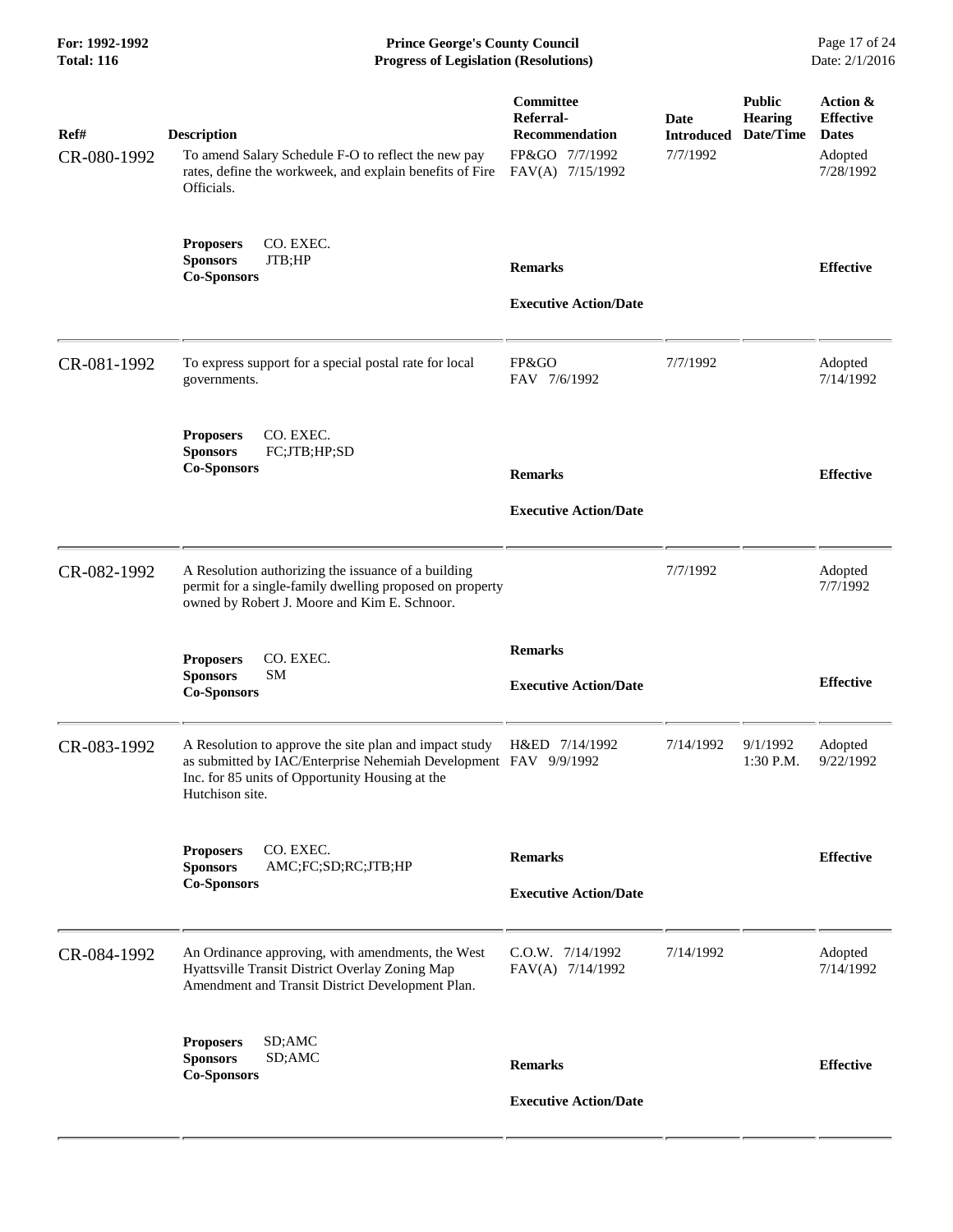| For: 1992-1992<br><b>Total: 116</b> | <b>Prince George's County Council</b><br><b>Progress of Legislation (Resolutions)</b>                                                                                                                   |                                                                                                |                                 |                                              | Page 18 of 24<br>Date: 2/1/2016                                      |
|-------------------------------------|---------------------------------------------------------------------------------------------------------------------------------------------------------------------------------------------------------|------------------------------------------------------------------------------------------------|---------------------------------|----------------------------------------------|----------------------------------------------------------------------|
| Ref#<br>CR-085-1992                 | <b>Description</b><br>An Ordinance approving, with amendments, the Prince<br>George's Plaza Transit District Overlay Zoning Map<br>Amendment and Transit District Development Plan.                     | Committee<br><b>Referral-</b><br><b>Recommendation</b><br>C.O.W. 7/14/1992<br>FAV(A) 7/14/1992 | Date<br>Introduced<br>7/14/1992 | <b>Public</b><br><b>Hearing</b><br>Date/Time | Action &<br><b>Effective</b><br><b>Dates</b><br>Adopted<br>7/14/1992 |
|                                     | <b>Proposers</b><br>SD;AMC<br><b>Sponsors</b><br>SD;AMC<br><b>Co-Sponsors</b>                                                                                                                           | <b>Remarks</b><br><b>Executive Action/Date</b>                                                 |                                 |                                              | <b>Effective</b>                                                     |
| CR-086-1992                         | Resolution for the purpose of exploring the feasibility of H&ED 7/14/1992<br>disposing of solid waste by incineration in conjunction<br>with the opera- tion of public util. power plant<br>operations. | HELD 7/20/1992                                                                                 | 7/14/1992                       |                                              |                                                                      |
|                                     | <b>RC</b><br><b>Proposers</b><br><b>Sponsors</b><br>RC;FC<br><b>Co-Sponsors</b>                                                                                                                         | <b>Remarks</b><br><b>Executive Action/Date</b>                                                 |                                 |                                              | <b>Effective</b>                                                     |
| CR-087-1992                         | Approval of Issuance of Refunding Bonds of the<br>Housing Authority for Ager Terrace Apartments, also<br>known as Evergreen Terrace Apartments.                                                         | H&ED 7/14/1992<br>FAV 7/20/1992                                                                | 7/14/1992                       |                                              | Adopted<br>7/21/1992                                                 |
|                                     | <b>Proposers</b><br>CO. EXEC.<br>RC;SD;FC;HP<br><b>Sponsors</b><br><b>Co-Sponsors</b>                                                                                                                   | <b>Remarks</b><br><b>Executive Action/Date</b>                                                 |                                 |                                              | <b>Effective</b>                                                     |
| CR-088-1992                         | To approve an application to U.S. Dept. of Housing $\&$<br>Urban Dev. for \$1,600,000; Section 108 Loan Guarantee FAV(A) 7/20/1992<br>Application for Hutchinson Nehemiah Development.                  | H&ED 7/14/1992                                                                                 | 7/14/1992                       |                                              | Adopted<br>7/28/1992                                                 |
|                                     | CO. EXEC.<br><b>Proposers</b><br><b>Sponsors</b><br>HP;SD;RC;FC;AMC;JTB<br><b>Co-Sponsors</b>                                                                                                           | <b>Remarks</b><br><b>Executive Action/Date</b>                                                 |                                 |                                              | <b>Effective</b>                                                     |
| CR-089-1992                         | A Resolution approving for Planning pur- poses the<br>transportation system shown on the draft preliminary<br>Glenn Dale-Seabrook Master Plan.                                                          |                                                                                                | 7/28/1992                       |                                              | Adopted<br>7/28/1992                                                 |
|                                     | D.C.<br><b>Proposers</b><br>JTB;AMC;RC;FC<br><b>Sponsors</b><br><b>Co-Sponsors</b>                                                                                                                      | <b>Remarks</b><br><b>Executive Action/Date</b>                                                 |                                 |                                              | <b>Effective</b>                                                     |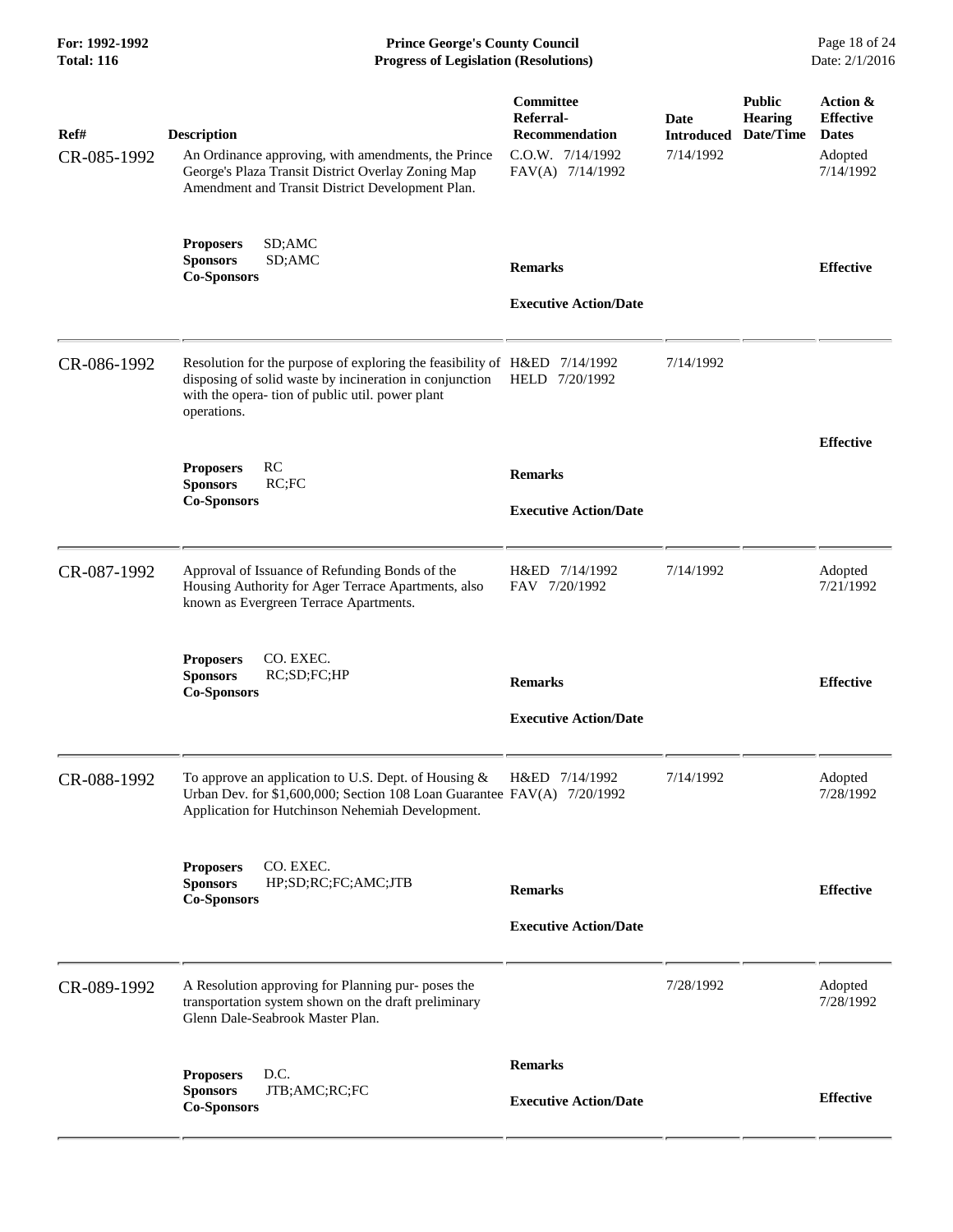| For: 1992-1992<br><b>Total: 116</b> | <b>Prince George's County Council</b><br><b>Progress of Legislation (Resolutions)</b>                                                                                                     |                                                                     |                                               |                                              | Page 19 of 24<br>Date: 2/1/2016                                      |
|-------------------------------------|-------------------------------------------------------------------------------------------------------------------------------------------------------------------------------------------|---------------------------------------------------------------------|-----------------------------------------------|----------------------------------------------|----------------------------------------------------------------------|
| Ref#<br>CR-090-1992                 | <b>Description</b><br>1992 Local Ballot Questions - to designate the form and<br>order in which local questions shall be placed on the<br>ballot.                                         | Committee<br>Referral-<br><b>Recommendation</b><br>C.O.W. 7/21/1992 | <b>Date</b><br><b>Introduced</b><br>7/21/1992 | <b>Public</b><br><b>Hearing</b><br>Date/Time | Action &<br><b>Effective</b><br><b>Dates</b><br>Adopted<br>7/28/1992 |
|                                     | <b>SD</b><br><b>Proposers</b><br><b>SD</b><br><b>Sponsors</b><br><b>Co-Sponsors</b>                                                                                                       | <b>Remarks</b><br><b>Executive Action/Date</b>                      |                                               |                                              | <b>Effective</b>                                                     |
| CR-091-1992                         | A Resolution to adopt regulations for the County's<br>Opportunity Housing Program.                                                                                                        | H&ED 7/21/1992<br>FAV(A) 9/9/1992                                   | 7/21/1992                                     |                                              | Adopted<br>10/6/1992                                                 |
|                                     | CO. EXEC.<br><b>Proposers</b><br><b>Sponsors</b><br>HP;SD<br><b>Co-Sponsors</b>                                                                                                           | <b>Remarks</b><br><b>Executive Action/Date</b>                      |                                               |                                              | <b>Effective</b>                                                     |
| CR-092-1992                         | A Resolution authorizing the issuance of a building<br>permit for a single-family dwelling proposed on property<br>owned by Danny Lynn Paschal and Lori Ann Paschal.                      |                                                                     | 7/21/1992                                     |                                              | Adopted<br>7/21/1992                                                 |
|                                     | CO. EXEC.<br><b>Proposers</b><br><b>Sponsors</b><br>JF;FC;KW<br><b>Co-Sponsors</b>                                                                                                        | <b>Remarks</b><br><b>Executive Action/Date</b>                      |                                               |                                              | <b>Effective</b>                                                     |
| CR-093-1992                         | A Resolution determining adequacy of right- of-way &<br>authorizing issuance of a building permit for a<br>single-family dwelling on land owned by James A.,<br>Margaret, & Melody Duley. |                                                                     | 7/21/1992                                     |                                              | Adopted<br>7/21/1992                                                 |
|                                     |                                                                                                                                                                                           | <b>Remarks</b>                                                      |                                               |                                              |                                                                      |
|                                     | CO. EXEC.<br><b>Proposers</b><br><b>Sponsors</b><br>KW;FC<br><b>Co-Sponsors</b>                                                                                                           | <b>Executive Action/Date</b>                                        |                                               |                                              | <b>Effective</b>                                                     |
| CR-094-1992                         | A Resolution authorizing the issuance of a building<br>permit for a single-family dwell- ing proposed on land<br>owned by Thomas Hill Pierce & being purchased by Bill<br>Robertson.      |                                                                     | 7/21/1992                                     |                                              | Adopted<br>7/21/1992                                                 |
|                                     |                                                                                                                                                                                           | <b>Remarks</b>                                                      |                                               |                                              |                                                                      |
|                                     | CO. EXEC.<br><b>Proposers</b><br>FC;KW<br><b>Sponsors</b><br><b>Co-Sponsors</b>                                                                                                           | <b>Executive Action/Date</b>                                        |                                               |                                              | <b>Effective</b>                                                     |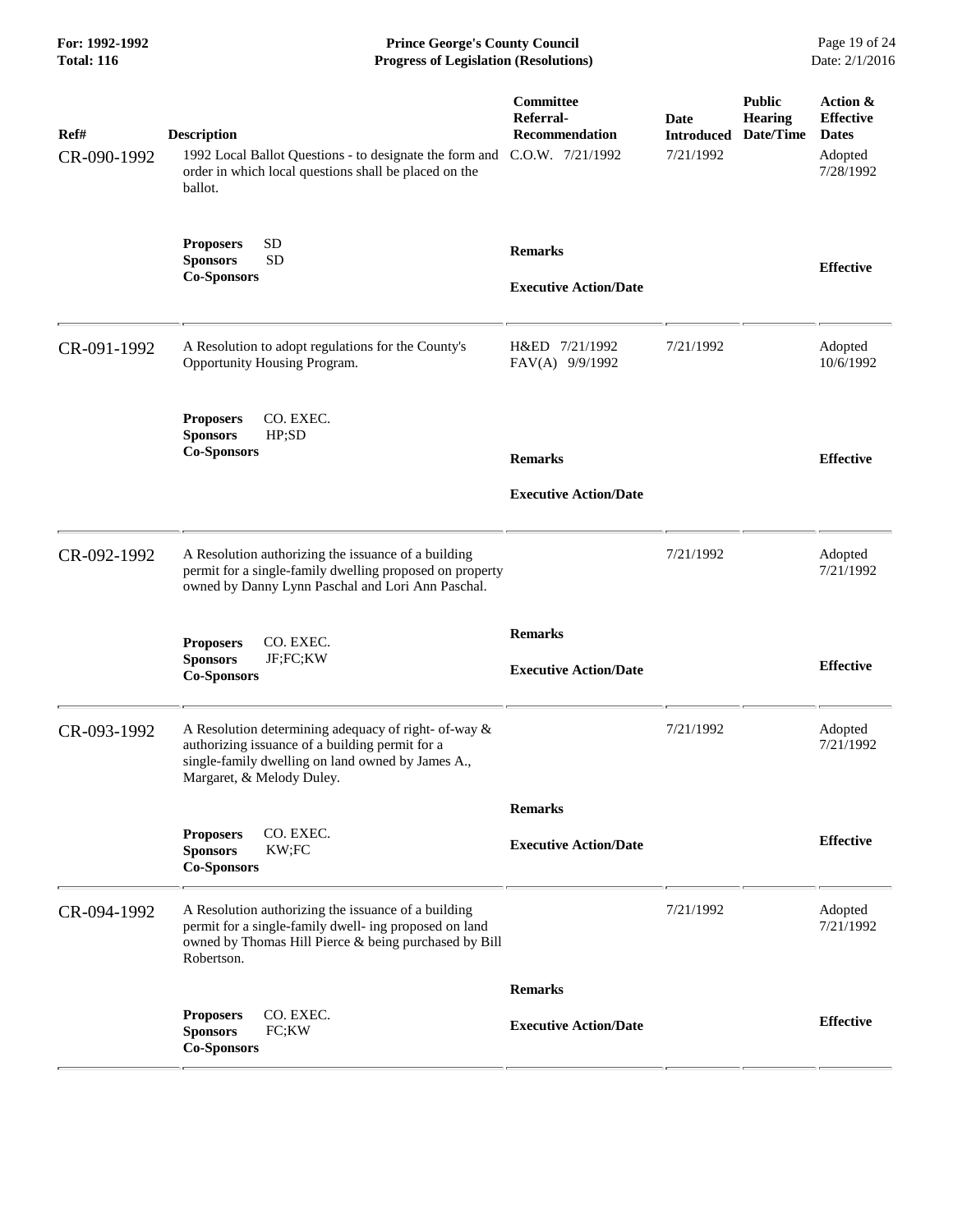**For: 1992-1992 Prince George's County Council** Page 20 of 24<br> **Progress of Legislation (Resolutions)** Date: 2/1/2016 **Total: 116 Progress of Legislation (Resolutions)** 

| Ref#<br>CR-095-1992 | <b>Description</b><br>A Resolution determining adequacy of right- of-way &<br>authorizing issuance of a building permit for a<br>single-family dwelling on land owned by William A.<br>Cooper & Ann L. Cooper. | Committee<br>Referral-<br><b>Recommendation</b> | Date<br><b>Introduced</b><br>7/21/1992 | <b>Public</b><br><b>Hearing</b><br>Date/Time | Action &<br><b>Effective</b><br><b>Dates</b><br>Adopted<br>7/21/1992 |
|---------------------|----------------------------------------------------------------------------------------------------------------------------------------------------------------------------------------------------------------|-------------------------------------------------|----------------------------------------|----------------------------------------------|----------------------------------------------------------------------|
|                     |                                                                                                                                                                                                                | <b>Remarks</b>                                  |                                        |                                              |                                                                      |
|                     | CO. EXEC.<br><b>Proposers</b><br><b>Sponsors</b><br>KW;FC<br><b>Co-Sponsors</b>                                                                                                                                | <b>Executive Action/Date</b>                    |                                        |                                              | <b>Effective</b>                                                     |
| CR-096-1992         | To authorize the submission of an application to<br>establish a special foreign trade subzone of the Prince<br>George's Foreign Trade Zone.                                                                    | FP&GO 9/1/1992<br>FAV 9/16/1992                 | 9/1/1992                               |                                              | Adopted<br>9/29/1992                                                 |
|                     | <b>Proposers</b><br>CO. EXEC.<br><b>Sponsors</b><br>AMC;HP<br><b>Co-Sponsors</b>                                                                                                                               | <b>Remarks</b>                                  |                                        |                                              | <b>Effective</b>                                                     |
|                     |                                                                                                                                                                                                                | <b>Executive Action/Date</b>                    |                                        |                                              |                                                                      |
| CR-097-1992         | To increase the fee for the inspection of new wells in<br>Prince George's County.                                                                                                                              | FP&GO 7/28/1992<br>FAV 9/2/1992                 | 7/28/1992                              |                                              | Adopted<br>9/22/1992                                                 |
|                     | CO. EXEC.<br><b>Proposers</b><br><b>Sponsors</b><br>AMC;FC<br><b>Co-Sponsors</b>                                                                                                                               | <b>Remarks</b><br><b>Executive Action/Date</b>  |                                        |                                              | <b>Effective</b><br>10/1/1992                                        |
| CR-098-1992         | A Resolution authorizing the issuance of a building<br>permit for a single-family dwelling proposed on property<br>owned by Luppino Enterprises, Ltd.                                                          |                                                 | 7/28/1992                              |                                              | Adopted<br>7/28/1992                                                 |
|                     |                                                                                                                                                                                                                | <b>Remarks</b>                                  |                                        |                                              |                                                                      |
|                     | CO. EXEC.<br><b>Proposers</b><br><b>Sponsors</b><br><b>SM</b><br><b>Co-Sponsors</b>                                                                                                                            | <b>Executive Action/Date</b>                    |                                        |                                              | <b>Effective</b>                                                     |
| CR-099-1992         | 1992 Local Ballot Questions - to designate the form and C.O.W. 8/17/1992<br>order in which local questions shall be placed on the<br>ballot.                                                                   | FAV(A) 8/17/1992                                | 8/17/1992                              |                                              | Adopted<br>8/17/1992                                                 |
|                     | FC<br><b>Proposers</b><br><b>Sponsors</b><br>FC;RC<br><b>Co-Sponsors</b>                                                                                                                                       | <b>Remarks</b><br><b>Executive Action/Date</b>  |                                        |                                              | <b>Effective</b><br>8/17/1992                                        |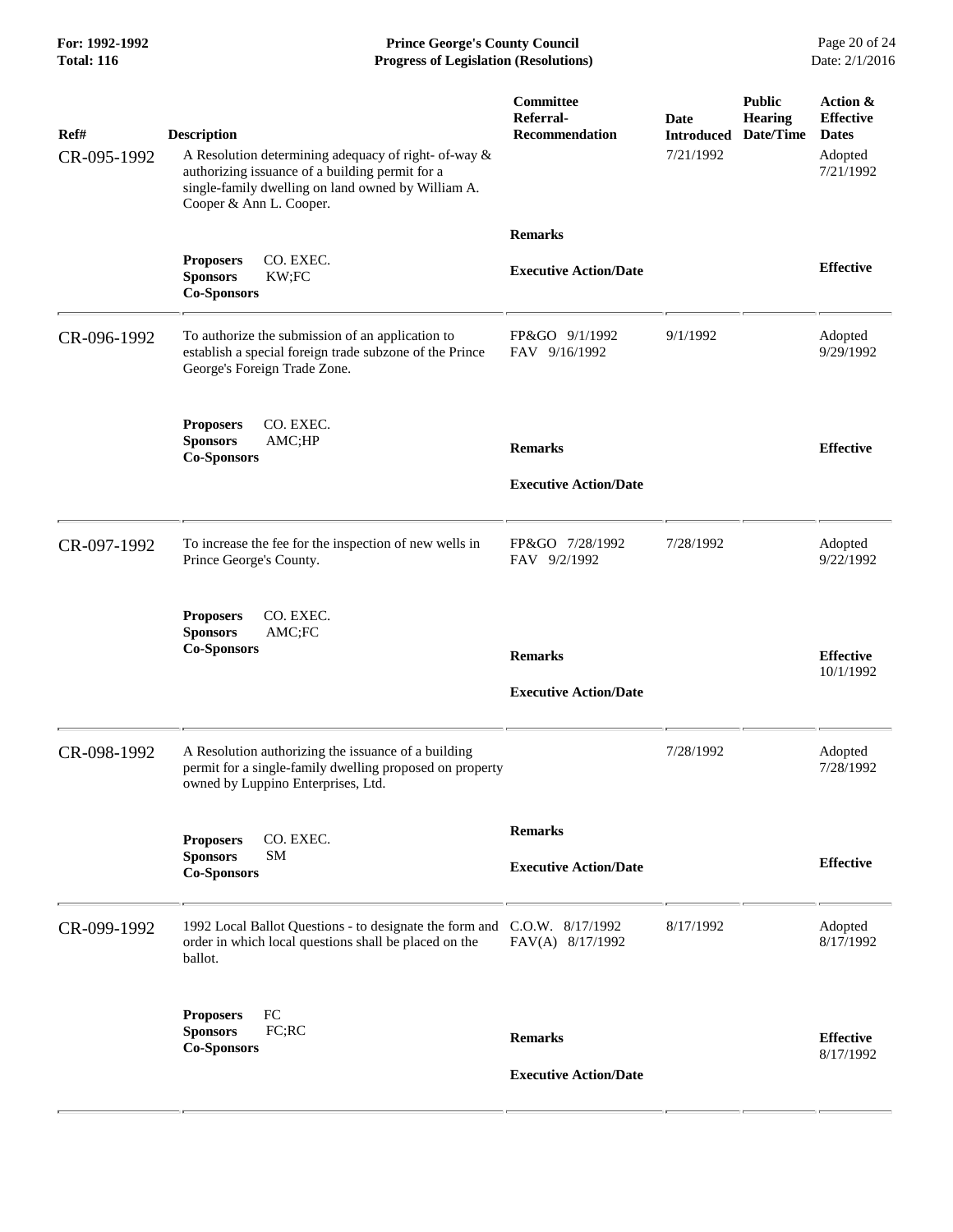| For: 1992-1992<br><b>Total: 116</b> | <b>Prince George's County Council</b><br><b>Progress of Legislation (Resolutions)</b>                                                                                                   |                                                                                     |                                       |                                                                        | Page 21 of 24<br>Date: 2/1/2016                                      |
|-------------------------------------|-----------------------------------------------------------------------------------------------------------------------------------------------------------------------------------------|-------------------------------------------------------------------------------------|---------------------------------------|------------------------------------------------------------------------|----------------------------------------------------------------------|
| Ref#<br>CR-100-1992                 | <b>Description</b><br>A Resolution to approve the structure and use of a<br>privately-owned nursing home for fully-assisted care on<br>the Bowie Heatlh Center site in Bowie, Maryland. | <b>Committee</b><br>Referral-<br>Recommendation<br>P&Z 9/1/1992<br>FAV(A) 9/28/1992 | Date<br><b>Introduced</b><br>9/1/1992 | <b>Public</b><br><b>Hearing</b><br>Date/Time<br>10/6/1992<br>1:30 P.M. | Action &<br><b>Effective</b><br><b>Dates</b><br>Adopted<br>10/6/1992 |
|                                     | CO. EXEC.<br><b>Proposers</b><br>JTB;SD;FC<br><b>Sponsors</b><br><b>Co-Sponsors</b>                                                                                                     | <b>Remarks</b><br><b>Executive Action/Date</b>                                      |                                       |                                                                        | <b>Effective</b><br>10/6/1992                                        |
| CR-101-1992                         | A Resolution endorsing the development of rental<br>housing & approving financing of Henson Creek Manor<br>by the State of Mary-land, financing not to exceed<br>\$5,382,000.           |                                                                                     | 9/15/1992                             |                                                                        | Adopted<br>9/22/1992                                                 |
|                                     | HP;AMC<br><b>Proposers</b><br><b>Sponsors</b><br>HP;AMC<br><b>Co-Sponsors</b>                                                                                                           | <b>Remarks</b><br>(REPLACED CR-64-1992)<br><b>Executive Action/Date</b>             |                                       |                                                                        | <b>Effective</b>                                                     |
| CR-102-1992                         | A Resolution to change the water and sewer category<br>designations of properties in the 1992 Comprehensive<br>Ten Year Water & Sewerage Plan - August 1992<br>Amendment Cycle.         | H&ED 9/29/1992<br>FAV(A) 10/21/1992                                                 | 9/29/1992                             | 10/20/1992<br>1:30 P.M.                                                | Adopted<br>10/27/1992                                                |
|                                     | CO. EXEC.<br><b>Proposers</b><br><b>Sponsors</b><br>HP; JF<br><b>Co-Sponsors</b>                                                                                                        | <b>Remarks</b><br><b>Executive Action/Date</b>                                      |                                       |                                                                        | <b>Effective</b><br>11/5/1992                                        |
| CR-103-1992                         | To amend Salary Plan of the County to reflect modified FP&GO 9/29/1992<br>benefits for General Schedule Employees.                                                                      | C.O.W. 10/20/1992<br>FAV(A) 10/20/1992                                              | 9/29/1992                             |                                                                        | Adopted<br>11/24/1992                                                |
|                                     | <b>Proposers</b><br>CO. EXEC.<br>JTB;HP<br><b>Sponsors</b><br><b>Co-Sponsors</b>                                                                                                        | <b>Remarks</b><br>(SEE CB-98-1992)<br><b>Executive Action/Date</b>                  |                                       |                                                                        | <b>Effective</b>                                                     |
| CR-104-1992                         | A Resolution to approve the enactment of Sections 26-1, P&Z 10/6/1992<br>26-4, 26-5, 26-6, 26-8 and 26-9 of Bowie Code<br>concerning residential parking.                               | FAV 10/21/1992                                                                      | 10/6/1992                             |                                                                        | Adopted<br>11/10/1992                                                |
|                                     | RC<br><b>Proposers</b><br>RC;JTB;FC<br><b>Sponsors</b><br><b>Co-Sponsors</b>                                                                                                            | <b>Remarks</b><br><b>Executive Action/Date</b>                                      |                                       |                                                                        | <b>Effective</b>                                                     |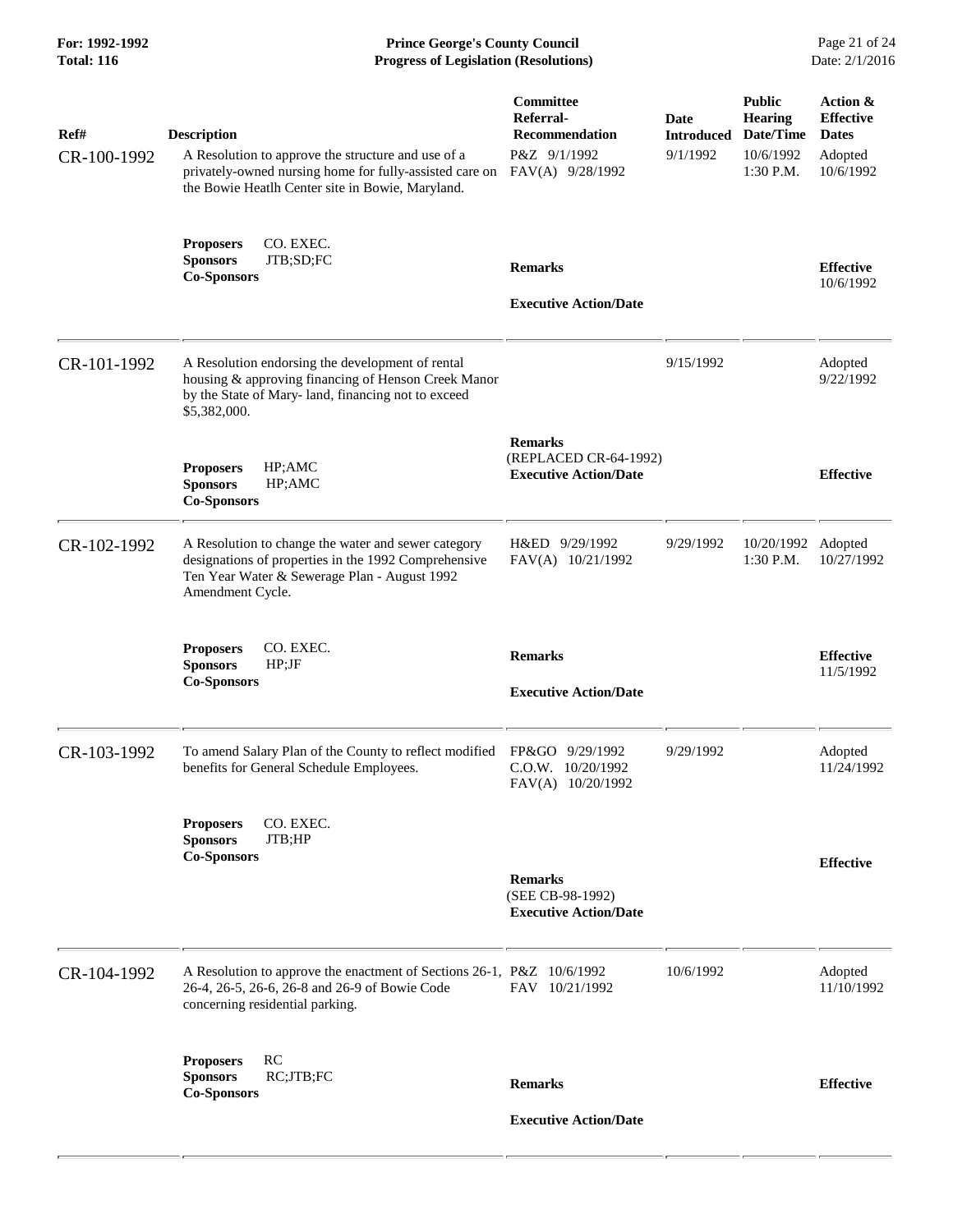| <b>Total: 116</b>   | <b>Progress of Legislation (Resolutions)</b>                                                                                                                                                  |                                                                                       |                                        | Date: 2/1/2016                               |                                                                       |  |
|---------------------|-----------------------------------------------------------------------------------------------------------------------------------------------------------------------------------------------|---------------------------------------------------------------------------------------|----------------------------------------|----------------------------------------------|-----------------------------------------------------------------------|--|
| Ref#<br>CR-105-1992 | <b>Description</b><br>A Resolution concerning the enactment of a certain<br>Ordinance of the City of College Park concerning<br>off-street parking.                                           | Committee<br>Referral-<br><b>Recommendation</b><br>P&Z 10/6/1992<br>FAV(A) 10/21/1992 | Date<br><b>Introduced</b><br>10/6/1992 | <b>Public</b><br><b>Hearing</b><br>Date/Time | Action &<br><b>Effective</b><br><b>Dates</b><br>Adopted<br>11/10/1992 |  |
|                     | <b>Proposers</b><br>AMC<br>AMC;FC<br><b>Sponsors</b><br><b>Co-Sponsors</b>                                                                                                                    | <b>Remarks</b><br><b>Executive Action/Date</b>                                        |                                        |                                              | <b>Effective</b>                                                      |  |
| CR-106-1992         | A Resolution approving for planning pur- poses the<br>transportation system shown on the draft preliminary<br>Master Plan and pro- posed SMA for the<br>Melwood-Westphalia area.              |                                                                                       | 10/13/1992                             |                                              | Adopted<br>10/13/1992                                                 |  |
|                     |                                                                                                                                                                                               | <b>Remarks</b>                                                                        |                                        |                                              |                                                                       |  |
|                     | D.C.<br><b>Proposers</b><br>JTB;KW<br><b>Sponsors</b><br><b>Co-Sponsors</b>                                                                                                                   | <b>Executive Action/Date</b>                                                          |                                        |                                              | <b>Effective</b>                                                      |  |
| CR-107-1992         | A Resolution authorizing Economic Develop-ment<br>Revenue Refunding Bonds not to exceed \$14,000,000<br>for the benefit of Centre Group Limited Partnership<br>(Capital Centre).              | C.O.W. 10/13/1992<br>FAV 10/20/1992                                                   |                                        | 10/13/1992 11/10/1992 Adopted<br>1:30 P.M.   | 11/10/1992                                                            |  |
|                     | CO. EXEC.<br><b>Proposers</b><br><b>Sponsors</b><br>AMC<br><b>Co-Sponsors</b>                                                                                                                 | <b>Remarks</b><br><b>Executive Action/Date</b><br>S 11/20/1992                        |                                        |                                              | <b>Effective</b><br>11/20/1992                                        |  |
| CR-108-1992         | A Resolution to provide for a payment equal to 90% of H&ED 10/27/1992<br>County real property taxes for elderly housing on land<br>owned by the Housing Authority (Parkview at Snow<br>Hill). | C.O.W. 11/10/1992<br>FAV(A) 11/10/1992                                                | 10/27/1992                             |                                              | Adopted<br>11/10/1992                                                 |  |
|                     | <b>Proposers</b><br>FC<br>FC<br><b>Sponsors</b><br><b>Co-Sponsors</b>                                                                                                                         | <b>Remarks</b>                                                                        |                                        |                                              | <b>Effective</b>                                                      |  |
|                     |                                                                                                                                                                                               | <b>Executive Action/Date</b>                                                          |                                        |                                              |                                                                       |  |
| CR-109-1992         | A Resolution to establish a Legislative Development<br>Team to recommend legislative initiatives to reduce the<br>presence of illegal drug-related activity in the County.                    | FP&GO 10/27/1992<br>FAV(A) 11/17/1992                                                 | 10/27/1992                             |                                              | Adopted<br>11/24/1992                                                 |  |
|                     | JF<br><b>Proposers</b><br><b>Sponsors</b><br>JF;SD;SM;RC;FC;JTB<br><b>Co-Sponsors</b>                                                                                                         | <b>Remarks</b>                                                                        |                                        |                                              | <b>Effective</b>                                                      |  |
|                     |                                                                                                                                                                                               | <b>Executive Action/Date</b>                                                          |                                        |                                              |                                                                       |  |

**For: 1992-1992 Prince George's County Council** Page 22 of 24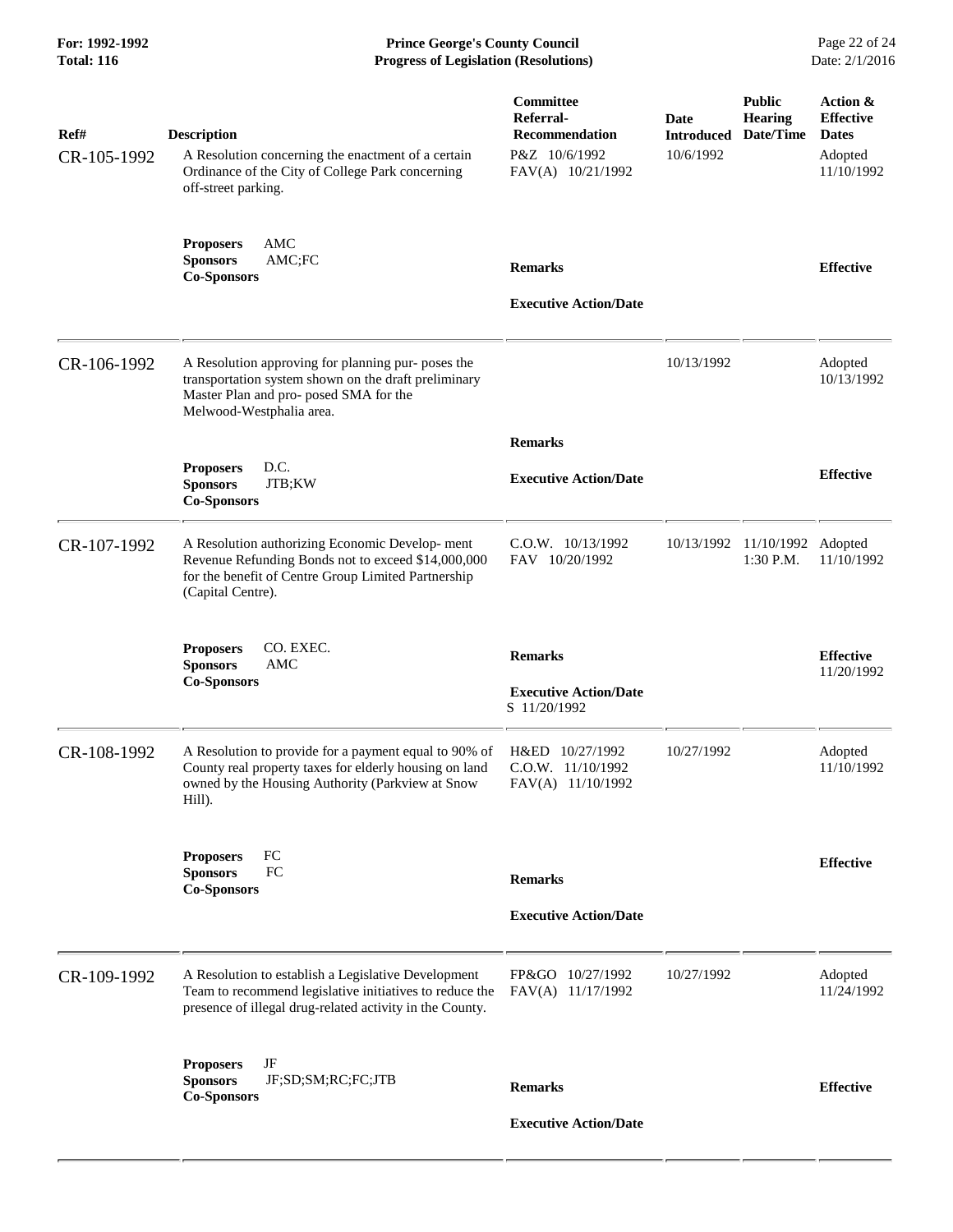**For: 1992-1992 Prince George's County Council** Page 23 of 24<br> **Progress of Legislation (Resolutions)** Date: 2/1/2016 **Total: 116 Progress of Legislation (Resolutions)** 

| Ref#<br>CR-110-1992 | <b>Description</b><br>A Resolution to approve the amendment of Sections<br>26-1 and 26-2 of the City of Bowie Code concerning                                                                      | Committee<br>Referral-<br><b>Recommendation</b><br>P&Z 11/10/1992<br>FAV 11/16/1992      | Date<br><b>Introduced</b><br>11/10/1992 | <b>Public</b><br><b>Hearing</b><br>Date/Time | Action &<br><b>Effective</b><br><b>Dates</b><br>Adopted<br>11/24/1992 |
|---------------------|----------------------------------------------------------------------------------------------------------------------------------------------------------------------------------------------------|------------------------------------------------------------------------------------------|-----------------------------------------|----------------------------------------------|-----------------------------------------------------------------------|
|                     | fences.                                                                                                                                                                                            |                                                                                          |                                         |                                              |                                                                       |
|                     | RC<br><b>Proposers</b><br><b>Sponsors</b><br>RC;FC;JTB<br><b>Co-Sponsors</b>                                                                                                                       | <b>Remarks</b><br><b>Executive Action/Date</b>                                           |                                         |                                              | <b>Effective</b>                                                      |
|                     |                                                                                                                                                                                                    |                                                                                          |                                         |                                              |                                                                       |
| CR-111-1992         | A Resolution determining adequacy of right- of-way & H&ED 11/10/1992<br>authorizing issuance of a building permit for commercial HELD 11/16/1992<br>business on property owned by Alphonso Watson. |                                                                                          | 11/10/1992                              |                                              | Adopted<br>11/24/1992                                                 |
|                     | CO. EXEC.<br><b>Proposers</b><br><b>Sponsors</b><br>KW;FC;JTB<br><b>Co-Sponsors</b>                                                                                                                | <b>Remarks</b><br>$(11/24/92 - Discharged$<br>from H&ED)<br><b>Executive Action/Date</b> |                                         |                                              | <b>Effective</b>                                                      |
| CR-112-1992         | A Resolution authorizing issuance & sale of Recycling<br>& Disposal System Revenue Bonds not to exceed<br>\$46,000,000 to finance/ refinance certain CIP projects.                                 | FP&GO 11/10/1992<br>FAV 11/17/1992                                                       | 11/10/1992                              |                                              | Adopted<br>11/24/1992                                                 |
|                     | CO. EXEC.<br><b>Proposers</b><br><b>Sponsors</b><br>AMC<br><b>Co-Sponsors</b>                                                                                                                      | <b>Remarks</b><br><b>Executive Action/Date</b>                                           |                                         |                                              | <b>Effective</b><br>11/24/1992                                        |
|                     |                                                                                                                                                                                                    |                                                                                          |                                         |                                              |                                                                       |
| CR-113-1992         | A Resolution to designate Bryan Point Road in<br>Accokeek as a scenic road pursuant to Subtitle 23<br>(Roads and Sidewalks) of the County Code.                                                    | P&Z 11/10/1992<br>FAV(A) 11/16/1992                                                      | 11/10/1992                              |                                              | Adopted<br>11/24/1992                                                 |
|                     | <b>Proposers</b><br>KW<br><b>Sponsors</b><br>KW;JTB;FC<br><b>Co-Sponsors</b>                                                                                                                       | <b>Remarks</b>                                                                           |                                         |                                              | <b>Effective</b>                                                      |
|                     |                                                                                                                                                                                                    | <b>Executive Action/Date</b>                                                             |                                         |                                              |                                                                       |
| CR-114-1992         | A Resolution approving the financing of acquisition of<br>the Orvis Way project in an amount not to exceed<br>\$200,000 by the Md. Community Development<br>Administration.                        | H&ED 11/10/1992<br>FAV 11/16/1992                                                        | 11/10/1992                              |                                              | Adopted<br>11/24/1992                                                 |
|                     | CO. EXEC.<br><b>Proposers</b><br><b>Sponsors</b><br>HP; FC                                                                                                                                         | <b>Remarks</b>                                                                           |                                         |                                              | <b>Effective</b>                                                      |
|                     | <b>Co-Sponsors</b>                                                                                                                                                                                 | <b>Executive Action/Date</b>                                                             |                                         |                                              |                                                                       |